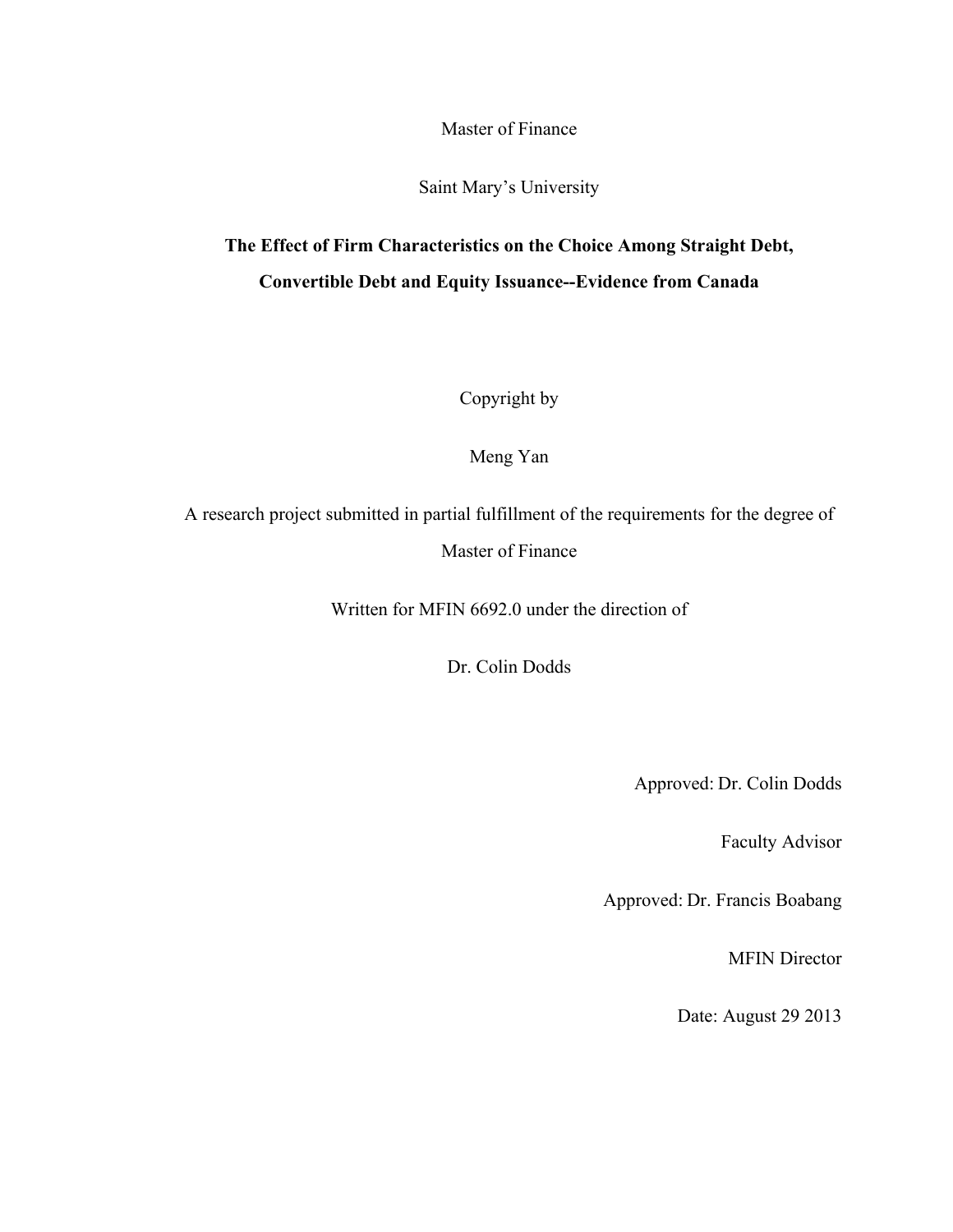## **Acknowledgements**

I would like to express my sincere appreciation and gratitude to my supervisor Dr. Colin Dodds for his patience, guidance, and advice on my MRP. I also would like to give my gratitude to all professors in the MFin program for giving me the knowledge to study financial problems. In addition, I would like to thank my friends who gave me help and suggestions when I wrote the paper. Last but not least, I deeply appreciate my parents for their support and encouragement during my study in the MFin program.

I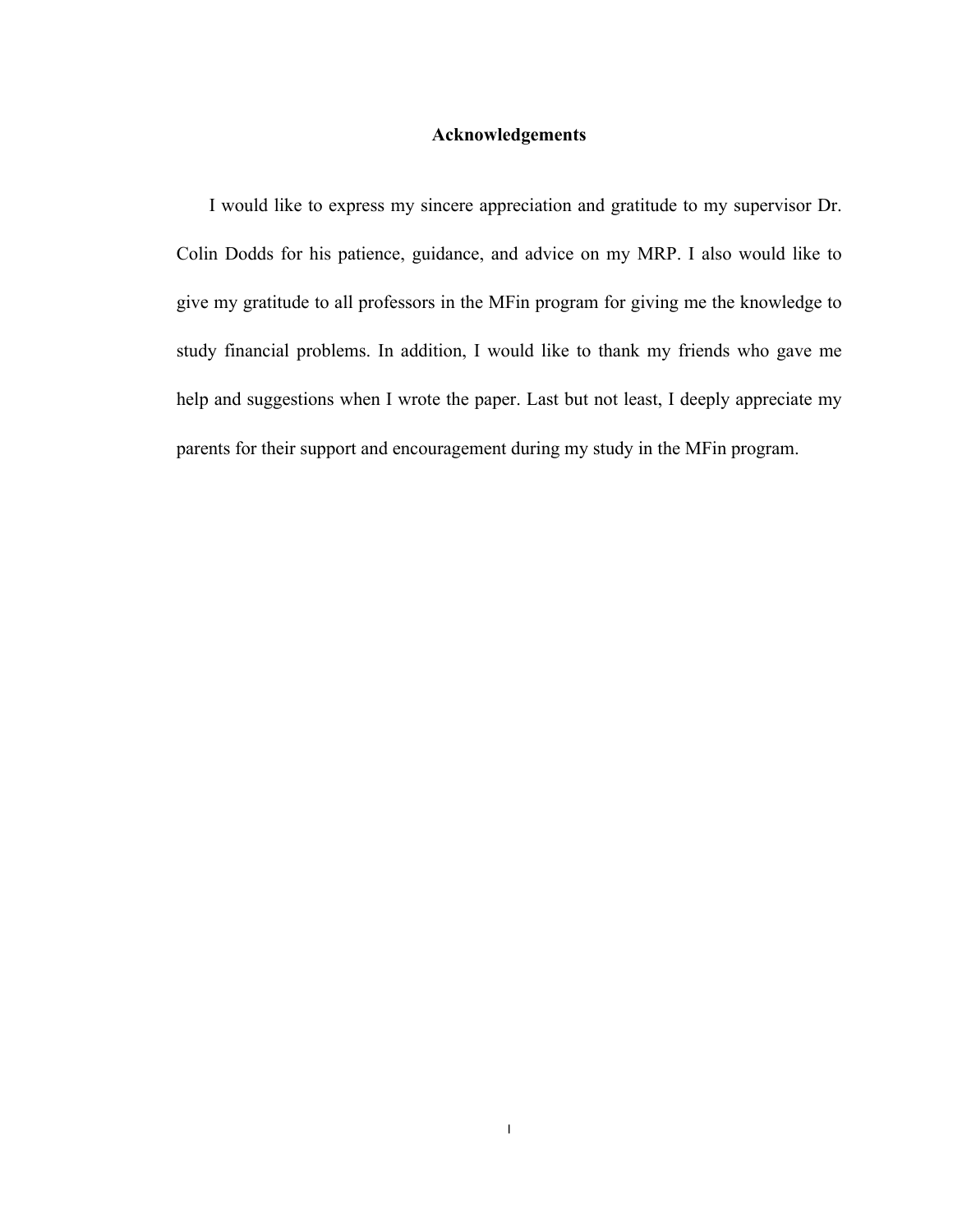#### **Abstract**

The purpose of this paper is to examine the effect of firm-specific characteristics on firms' security issuance choice among straight debt, convertible debt and equity in Canada. Firms in this study are Canadian and listed on the Toronto Stock Exchange (TSE) that according to Bloomberg issued straight debt, convertible debt, or equity during the period from 2000 to 2012.

A Logit model is used in the study. The results show that firm size is the most significant factor both for the choice between debt-type security and equity-type security, and straight debt and debt-like convertible debt. Smaller firms are more likely to issue equity-type securities. Leverage has a negative relationship with the issuance of equitytype securities, while firms with higher stock return volatility are positively related to the issuance of equity-type securities. Firms with more tax liabilities are more likely to issue straight debt rather than debt-like convertible debt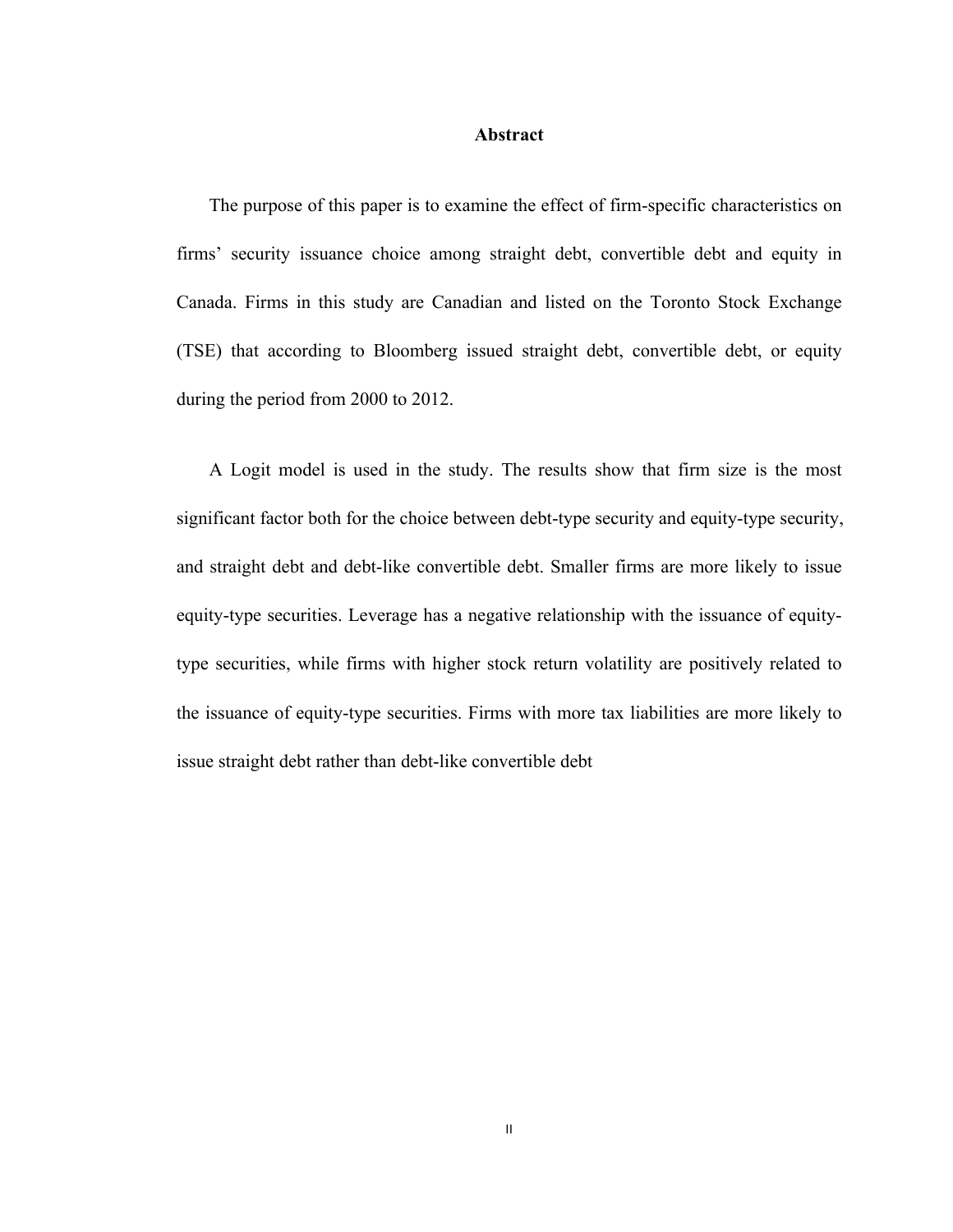# **Table of Contents**

| 3.3.1 The classification between debt-like and equity-like convertible debt14      |
|------------------------------------------------------------------------------------|
|                                                                                    |
|                                                                                    |
|                                                                                    |
| 4.2 Determinants of the choice between debt-type security and equity-type security |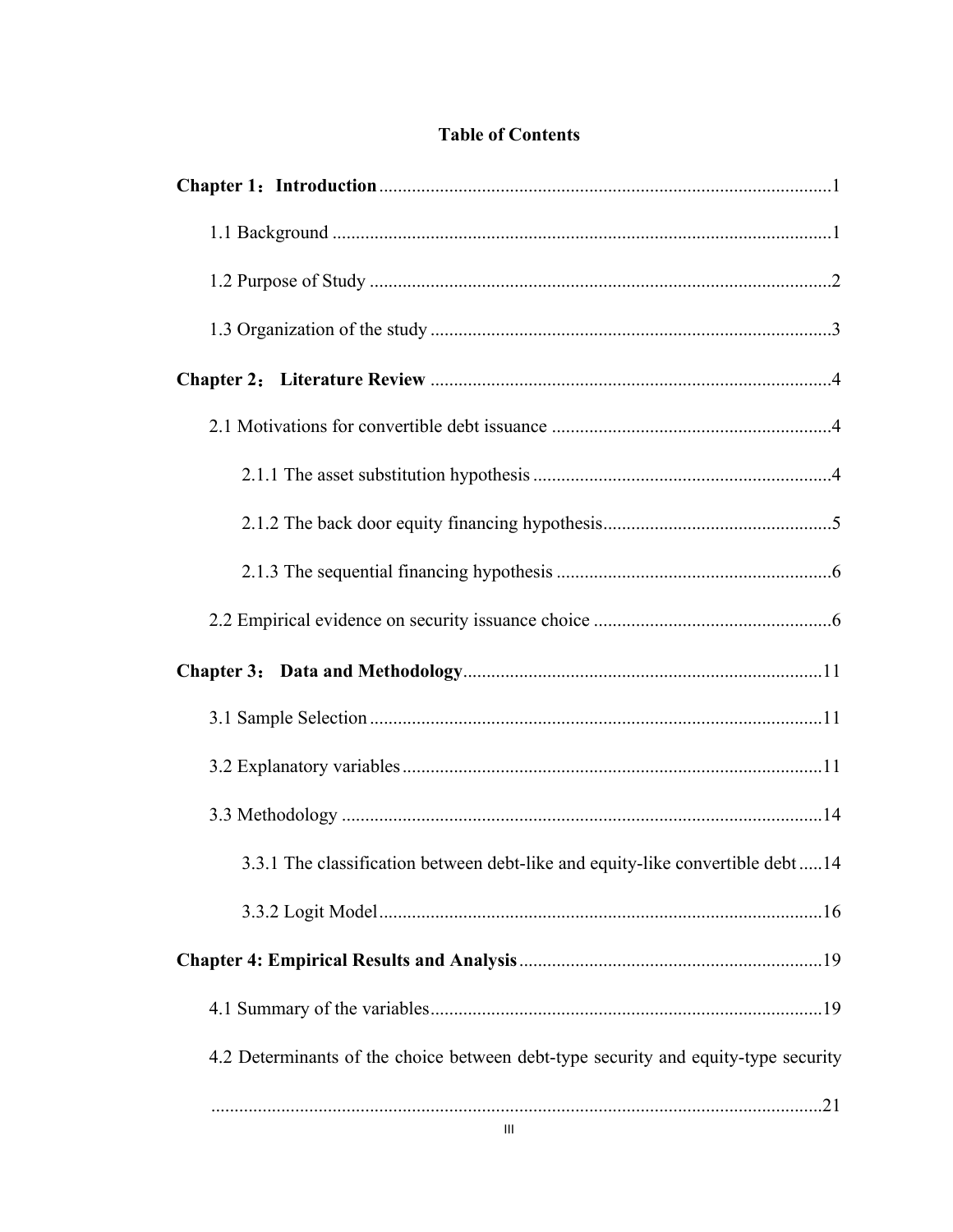| 4.3 Determinants of the choice between straight debt and debt-like convertible debt |    |
|-------------------------------------------------------------------------------------|----|
|                                                                                     | 22 |
| 4.4 Determinants of the choice between common equity and equity-like convertible    |    |
|                                                                                     | 24 |
|                                                                                     | 25 |
|                                                                                     | 25 |
|                                                                                     | 26 |
|                                                                                     | 28 |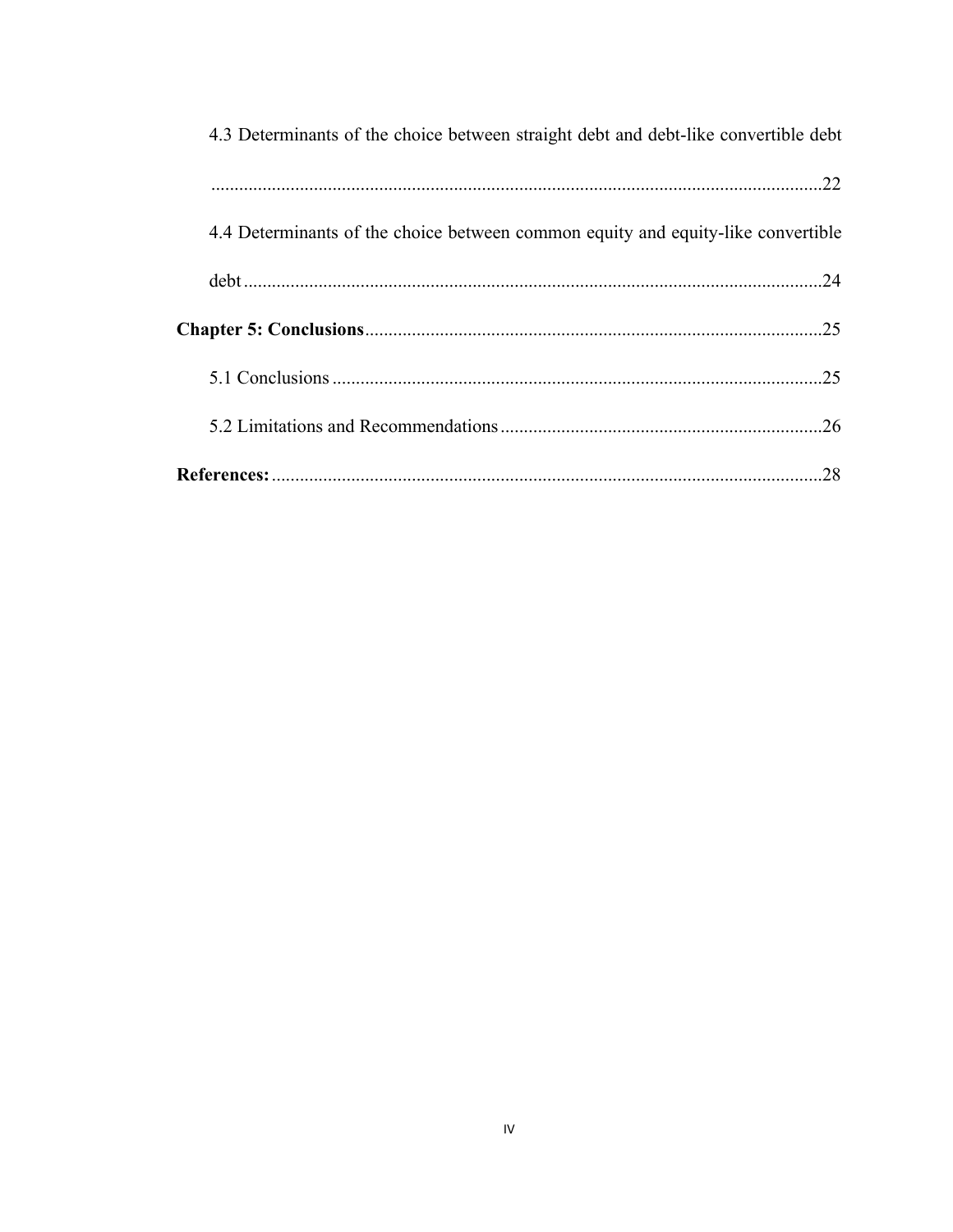## <span id="page-5-1"></span><span id="page-5-0"></span>**Chapter 1:Introduction**

#### **1.1 Background**

With the continuous development and innovation of global financial markets, firms, especially publicly listed firms are given more choices to take advantage of external financing. In the light of this, convertible debt, which is a hybrid security, has become an important source of financing for firms. It originated in the United States in the 19th century, and has developed rapidly since the 1980s.

According to Essig (1991), more than 10% of all COMPUSTAT companies had ratios of convertible debt to total debt exceeding 33% during the period 1963-1984. Although the Canadian market is much smaller than the US market, convertible debt in the Canadian market has also become a major source of financing. After drying up during the credit crunch of 2008, the number of convertible bonds issued by Canadian companies has been on the upswing. In 2010, Canadian issuers put forth 52 new issues worth \$4.5 billion.

Convertible debt can be converted into a predetermined amount of common equity from the same company at certain times during its life. The conversion price is the nominal price per share at which conversion takes place. When the conversion price is less than the equity price, convertible debt is in-the-money; when the conversion price is equal to the equity price, convertible debt is at-the-money; when the conversion price is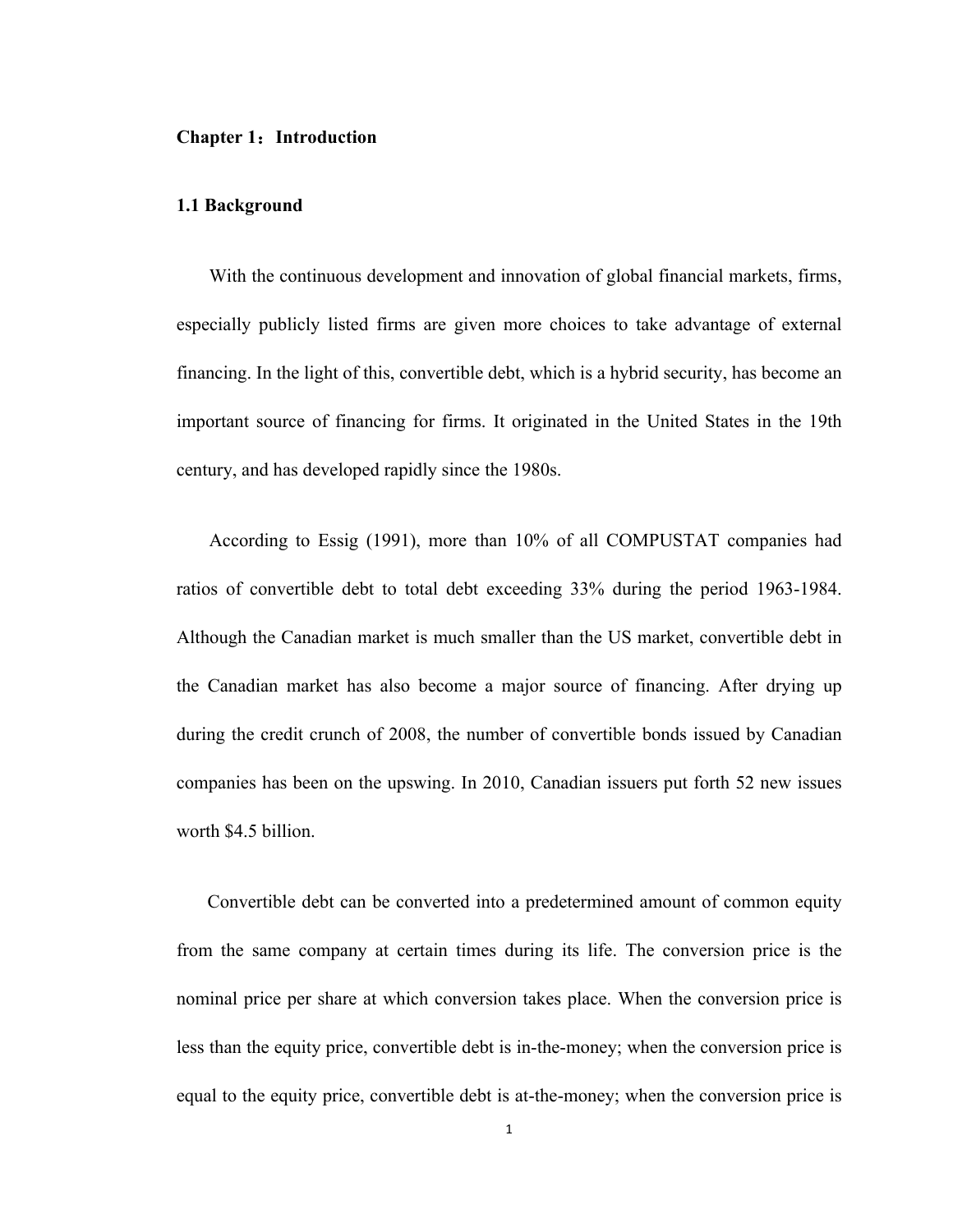greater than the equity price, convertible debt is out-of-the-money. In-the-money and atthe money convertible debts are considered as equity-like convertible debt; while out-ofthe-money convertible debts are considered as debt-like convertible debt.

#### <span id="page-6-0"></span>**1.2 Purpose of Study**

The paper will examine the effect of firm-specific characteristics on firms' security issuance choice among straight debt, convertible debt and equity. We focus on Canadian listed firms and further analyze firms' motivation to issue a particular security.

Most firms face the problem of a security issuance decision due to the need for capital. Hence, it is significant to study the determinant of firms' security issuance choice. Many researchers have studied firms' choice between straight debt and equity issuance. (Marsh, 1982; Abd and Azila, 2003; Hull, 2011) In recent years, more researchers have taken efforts to examine the motivation of firms to issue convertible debt instead of traditional debt or equity. (Green, 1984; Brennan and Schwartz, 1988; Stein, 1992; Mayers, 1998; Lewis *et al.* 1999) However, most of the studies focused on the US market, while much less has been done to study the Canadian market.

Although the Canadian market shares certain features with the US market, the differences between them should not be neglected. To begin with, Canadian firms are much smaller than their American counterparts, which may lead to a quite different motivation for the use of convertible debts. What's more, the ownership structure in US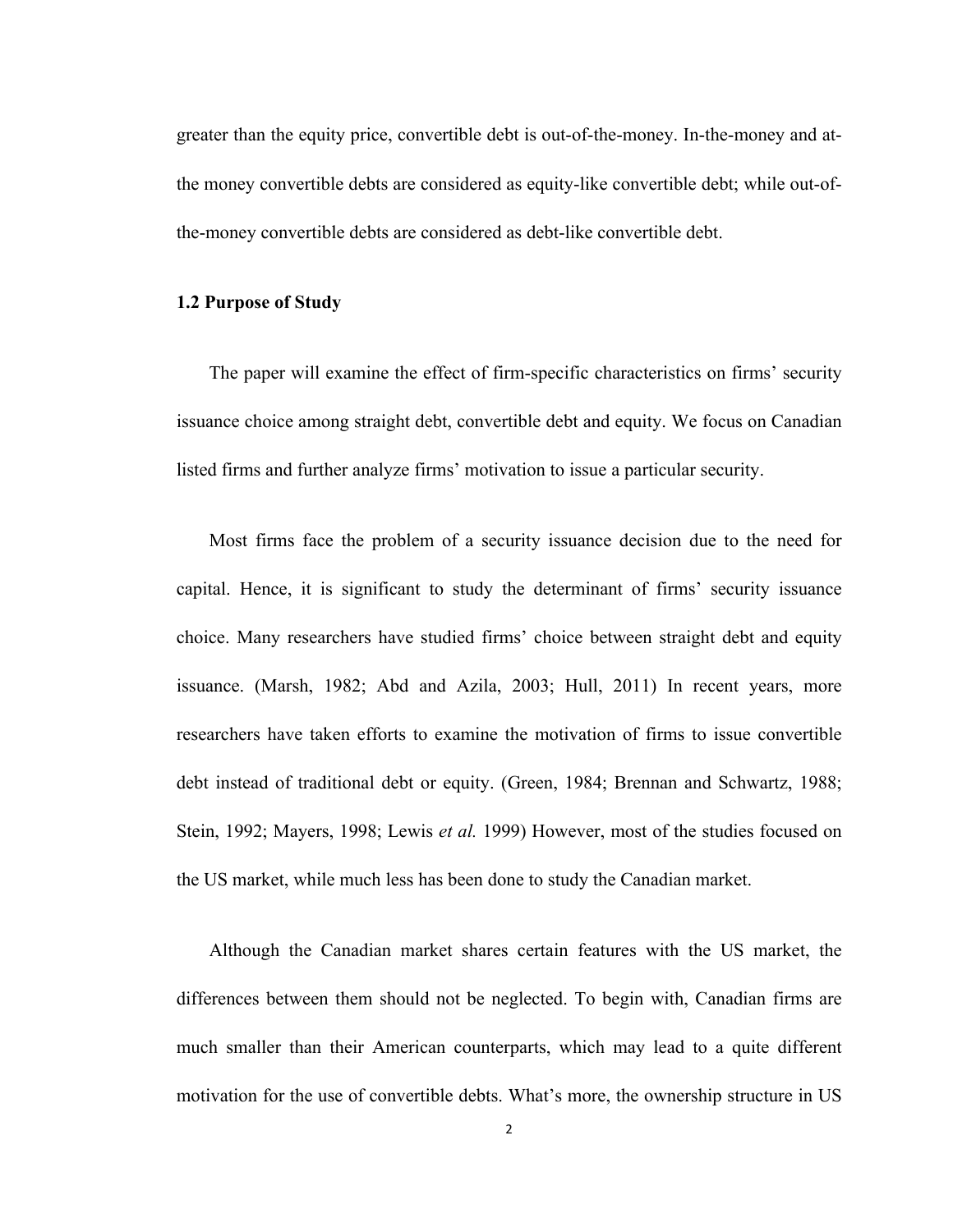public companies is widely diffused, while it is highly concentrated in Canadian listed companies. According to Morck*et al*. (2000), about half of the 500 biggest Canadian companies are privately held, and only 20% of the remaining firms have large ownership. Therefore, it is of great importance to provide further evidence on the Canadian market.

# <span id="page-7-0"></span>**1.3 Organization of the study**

This paper includes five chapters. This current chapter provides an introduction, including the purpose and background of the study. Chapter 2 will present a literature review and an interpretation of data and methodology is given in Chapter 3. In Chapter 4, the results of the study will be presented and analyzed. Chapter 5 is the final part of the study which will give the conclusions.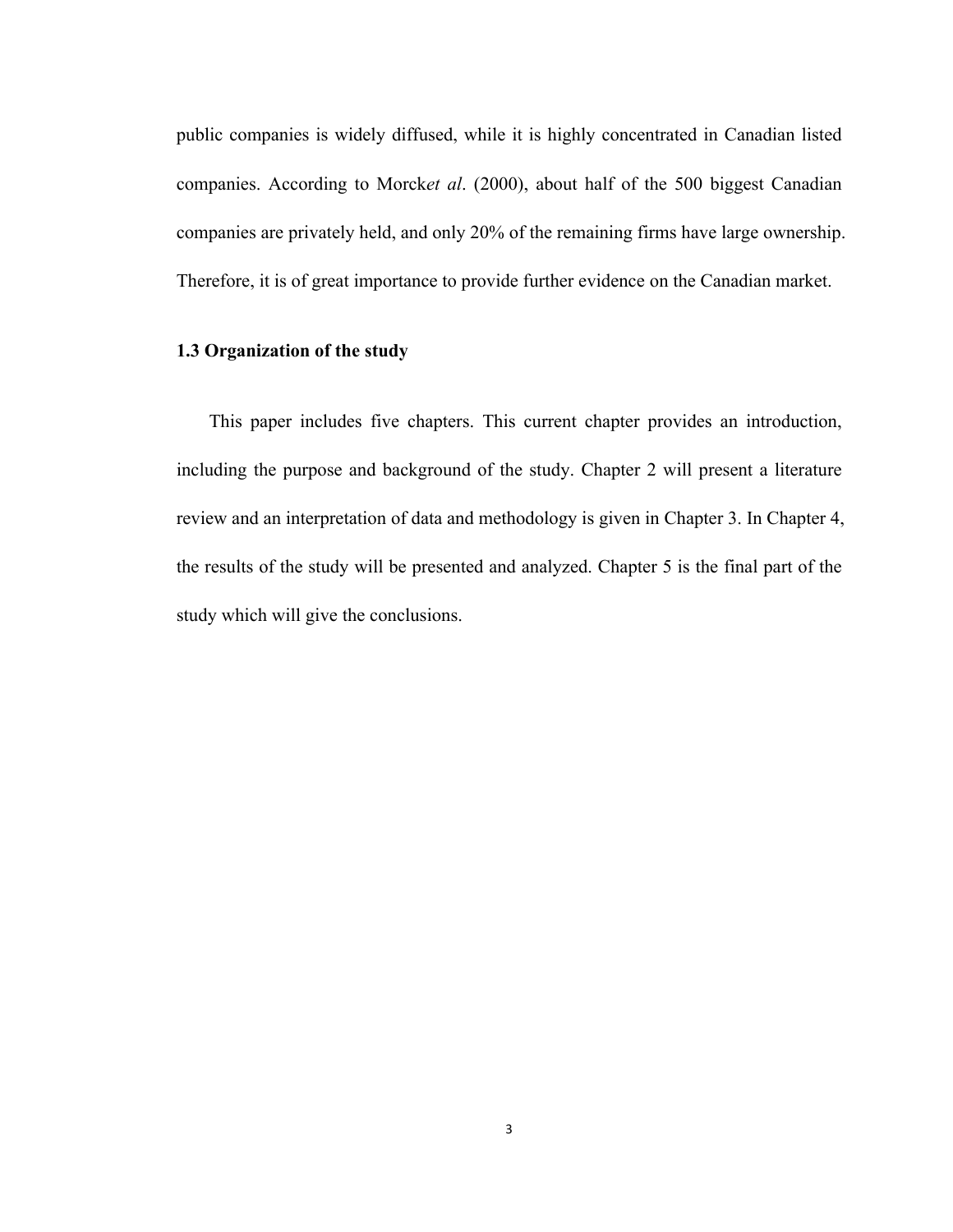## <span id="page-8-0"></span>**Chapter 2: Literature Review**

## <span id="page-8-1"></span>**2.1 Motivations for convertible debt issuance**

#### <span id="page-8-2"></span>2.1.1 The asset substitution hypothesis

The asset substitution problem is the conflict between shareholders and debt holders arising from the risk level of investments to be undertaken by the firm. The shareholders of a levered firm usually have an incentive to invest in risky projects because of the higher return, and they may benefit from the project even if the project failed through transferring wealth from debt holders to themselves. The asset substitution hypothesis argues that convertible debt can mitigate shareholders' incentives to take risky projects at the expense of bondholders.

According to Green (1984), the conversion option embedded in the convertible debts give its holders the right to participate in the upside potential of the firm's stock. Therefore, the value of the stockholders' residual claim is reduced and shareholders' are less likely to engage in risky action against debt holders.

Brennan and Schwartz (1988) argued that the value of convertible debt is insensitive to the issuing firm's risk level. Although a rise in firm's risk will have an adverse impact on the straight debt component of convertibles, it can be partly offset by the positive impact on the warrant component of convertibles.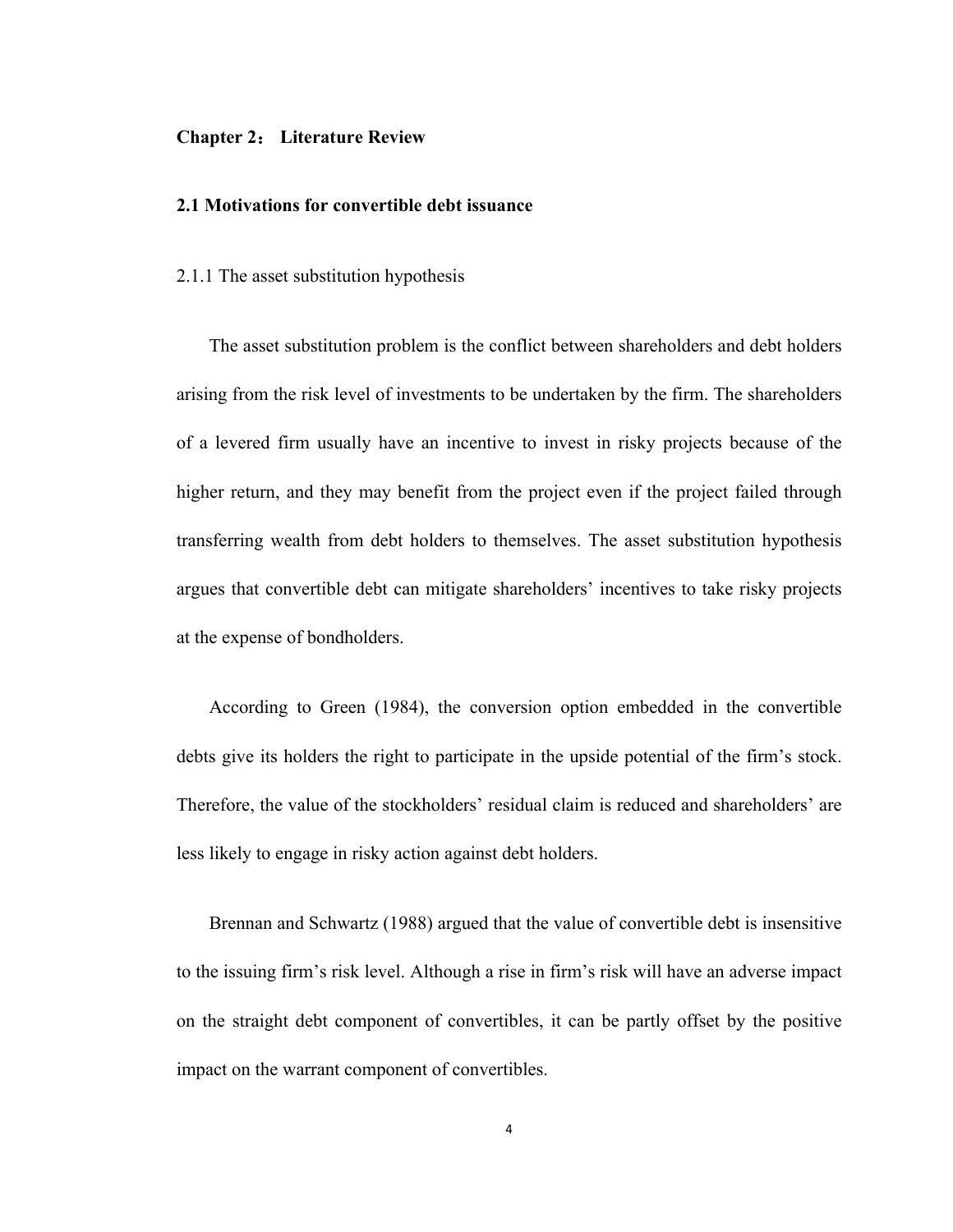<span id="page-9-0"></span>2.1.2 The back door equity financing hypothesis

The back door equity financing hypothesis first pointed out by Stein (1992) perceives convertible debt as a way to achieve deferred equity financing when adverse selection costs related to equity issue are high.

This hypothesis is based on the theory of asymmetric information stated by Myers and Majluf (1984). It makes the assumption that the issuing firm's management has an information advantage over investors. Investors rationally expect that the management act in the best interests of existing shareholders, i.e., issue equities when the stock is overpriced and use retained earnings or debt financing when the stock is underpriced. Therefore, the investors will consider that the issue of equity signals the overpricing of the stock, which will cause the fall of stock price and consequently creating an adverse selection cost for the issuing firm.

In Stein's (1992) study, convertible debts are perceived as a way for firms to "get equity into their capital structures through the back door" when there are high adverse selection costs related to equity financing. Stein classified firms into three different types: good firms, medium firms, and bad firms. Good firms choose debt financing, medium firms choose convertible debt financing, and bad firms choose equity financing. In addition, the three types of firms will not imitate mutually, otherwise it will create greater financing costs. Convertible debt, as a deferred equity financing can mitigate the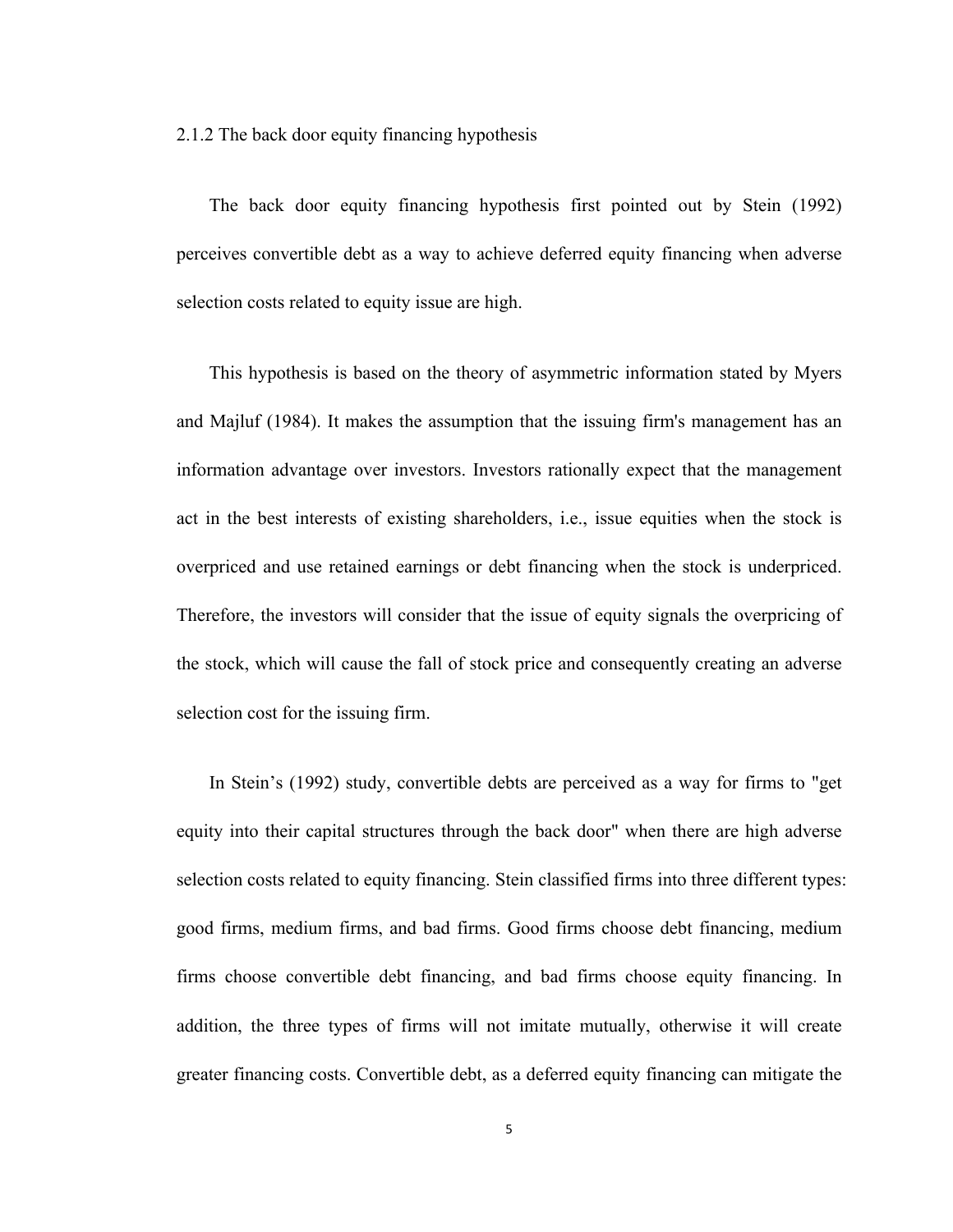asymmetric information problem between issuer and investors, reducing adverse selection costs.

#### <span id="page-10-0"></span>2.1.3 The sequential financing hypothesis

The sequential financing hypothesis arises from the uncertainty about the value of future investment options. According to Mayers (1998), convertible debt is more suitable for financing a sequence of investment options with uncertain value than either short- or long-term bonds. Convertible debts lower the issuing costs that would be associated with multiple short-term debt offerings, since conversion leaves funds inside the firm. In addition, convertible debts reduce stockholders' tendency to overinvest in projects with a negative NPV through returning the funds to debtholders by redemption when the investment option has no value. Unlike the previous three models, Mayers (1998) makes some adjustments to the previous models. His study relies on the critical assumption that convertible debts are callable, whereby companies are able to force the conversion of the convertible debt into equity when the investment option has a positive value.

## <span id="page-10-1"></span>**2.2 Empirical evidence on security issuance choice**

Baxter and Cragg (1970) use the data of 129 US industrial companies that issued securities from 1950 to 1965 to study the determinants of debt, convertible bond, preferred stock and equity issuance among corporations. They use probit and logit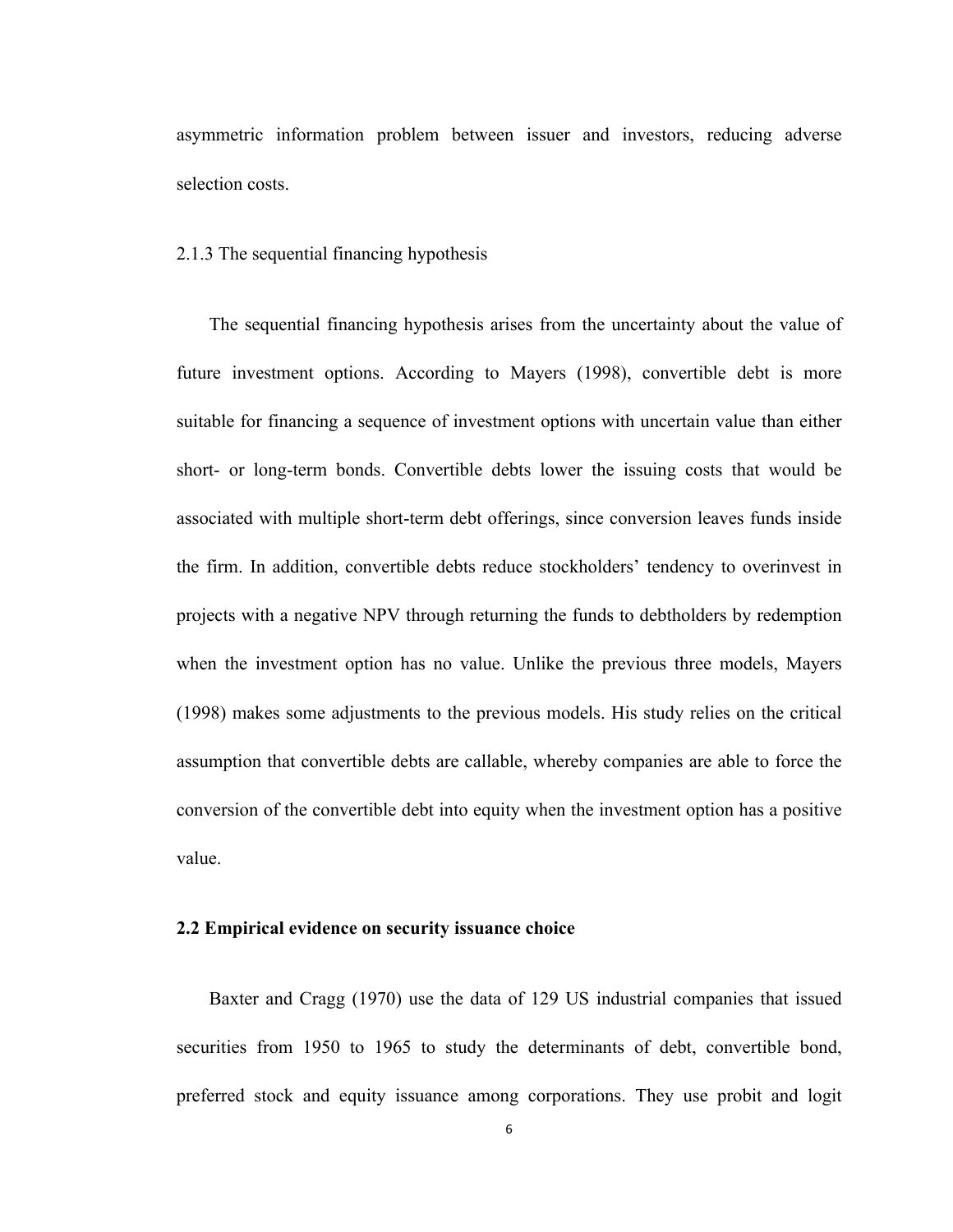models to identify the variables that affect firms' securities issuance choice. The conclusion of their study is that the higher the leverage, higher the P/E ratios and lower the total asset, the higher is the probability that a firm will issue equity or equity like securities. This result shows the significant impact of bankruptcy cost on corporate financing decision making.

Billingsley et al. (1988) investigate the relationship between securities issuance choice and deviation from target capital structure variables, target ratio proxies, market timing variables and payout ratio. The data consists of 189 straight debt issues, 139 convertible debt issues, and 205 equity issues in the United Kingdom. Their study shows that the balance sheet of convertible debt issuers are similar to those of the straight debt issuers while the risk-return complexion of convertible debt issuers are more like that of equity issuers. However, firm size is the only significant variable in the logit model of their analysis, indicating that smaller firms are more likely to issue either convertible debt or equity.

Essig (1991) argues that the ratios of long-term debt to equity, market value to book value of equity, Research and Development (R&D) to sales, as well as the volatility of the firm's cash flows, are all positively related to firms' use of convertible debt; while the ratio of tangible assets (property, plant and equipment, and inventories) to total assets is negatively related to firms' use of convertible debt. The relationship with market value to book value of equity, R&D to sales, and tangible to total assets all have real investment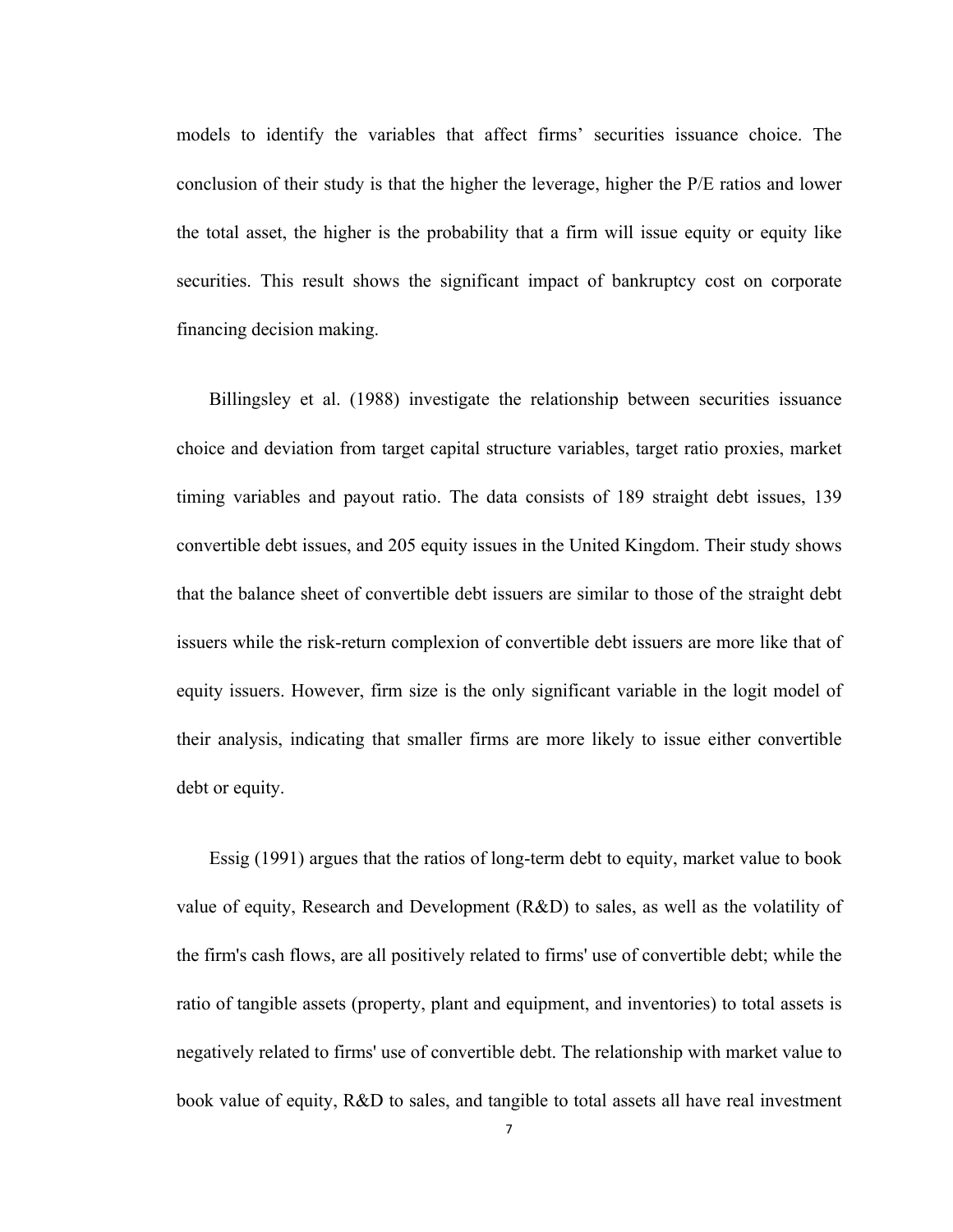option interpretations that are coherent to the sequential financing hypothesis.

The positive relationship with long-term debt ratio is also consistent with the sequential financing hypothesis because potential savings should be greater (from being able to reduce leverage through conversion when extra financing is required for the project) when leverage is greater. Moreover, the positive relationship with the volatility of the firm's cash flows is consistent because convertible debts are considered to be more popular among firms that have focused activities.

Lee and Gentry (1995) analyze the impact that firm's financial situation has on the security issuance choice involving straight debt, convertible debt and common stock by using the data of 540 industrial companies that issued securities over the year 1977 to 1986 in the United States. Their study is based on the Pecking Order Hypothesis of Myer and Majluf (1984) that market signals firms issuing debt securities as financially stronger than those issuing equity securities. Hence, they reckon that straight debt is issued by financially healthier firms, while more junior securities such as convertible debt and equity are issued by financially weaker firms. They also support their view with the hypothesis that financially healthy firms can issue debt because they are able to meet the obligations related to a higher debt level. The results show that companies that offered straight debt have a higher percentage of operating cash flows and a higher percentage of cash outflows going to dividend vis-à-vis companies that offered equity. In addition, the results indicate that US firms follow the financing hierarchy under the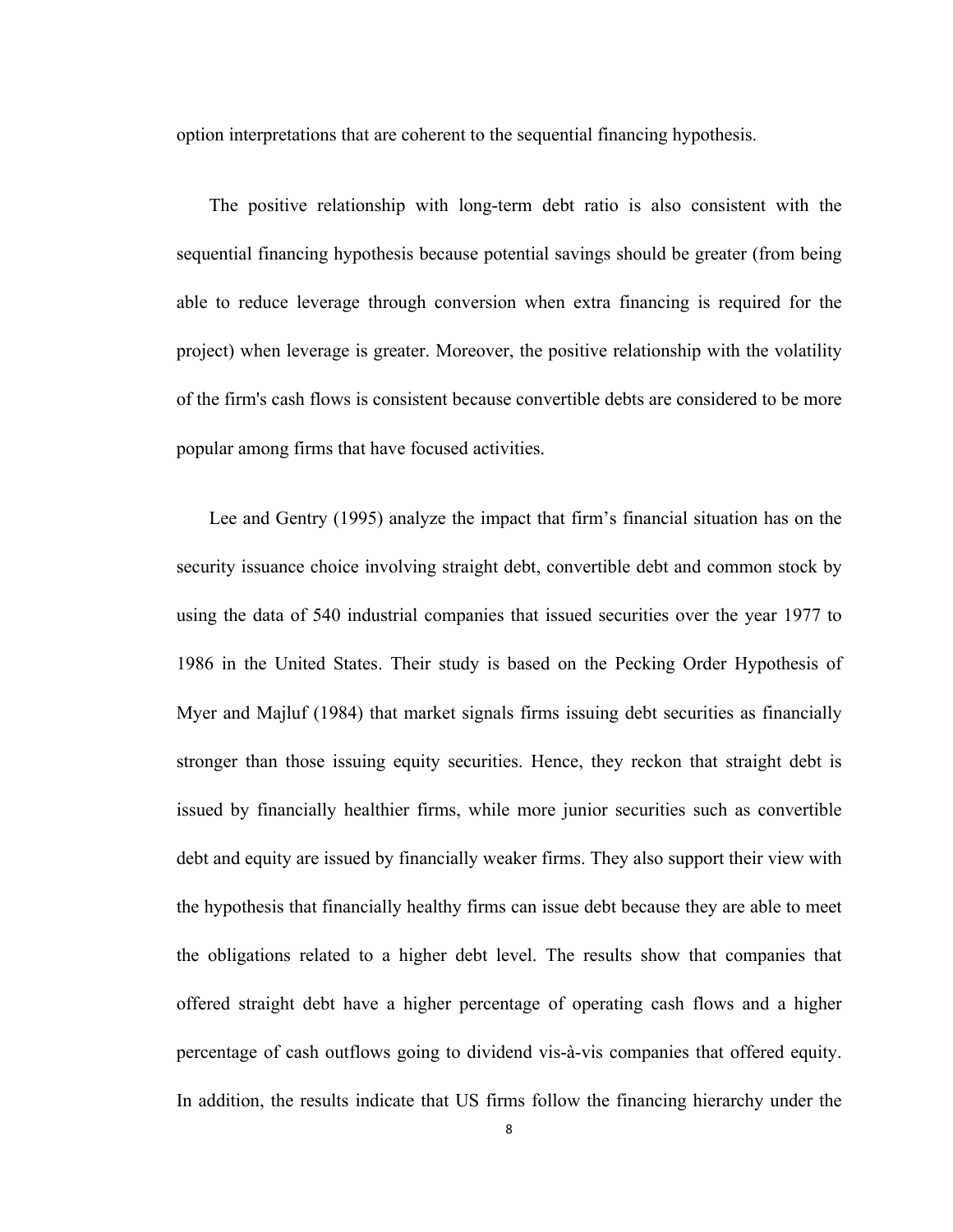Pecking Order Hypothesis.

Lewis et al. (1999) study the influence of pre-offer issue, issuer and microeconomic information on securities choices among straight debt, convertible debt and equity over the period from 1977 and 1984 of US companies. Lewis et al. (1999) argues that the asset substitution hypothesis and back door equity financing hypothesis on convertible debt financing are not mutually exclusive. They study convertible debt issuer motivations with a security choice model containing straight debt, convertible debt, and equity. Convertible debts in their study are classified as debt-like convertibles (i.e., convertibles with a low conversion probability) and equity-like convertibles (i.e., convertibles with a high conversion probability). Firms with debt capacity, high investment opportunity and high firm risk tend to substitute debt-like convertibles for straight debt; and firms with high financial distress cost and high asymmetric information cost tend to substitute equity-like convertible debt for equity. Their study shows that tax shield, firm size, issue size, and share price volatility have positive relationships with debt-like convertible debt; while leverage, growth opportunity, preannounced stock return and share price volatility have positive relationships with equitylike convertible debt.

Dutordoir & Van de Gucht (2009) study European convertible debt issuer motivations by estimating a security choice model similar to Lewis et al. (1999). The results show that European convertibles are used as debt-like convertibles, not as equity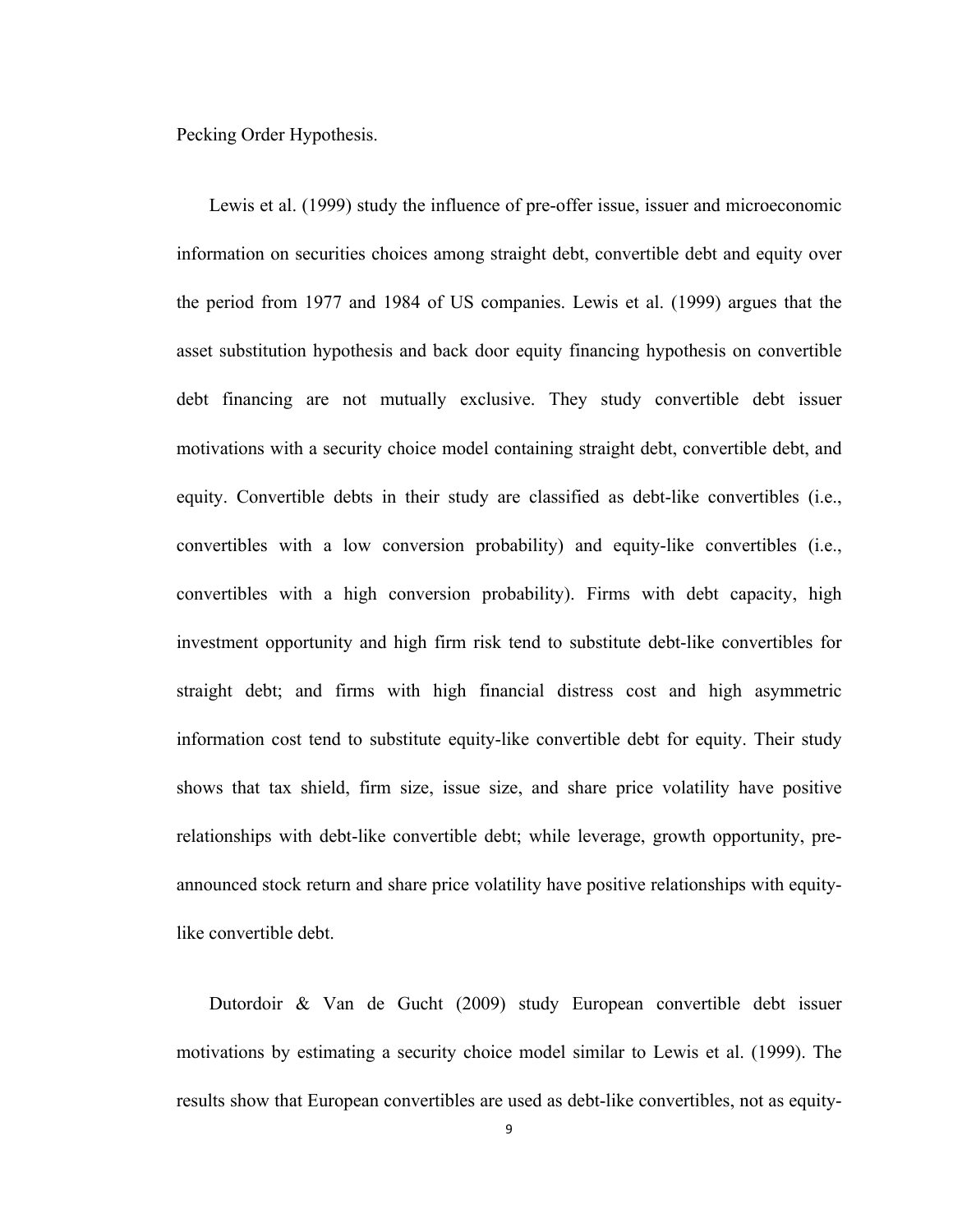like convertibles. This motivation is reflected in the debt-like design of most European convertible issues. From their study, firm size is the most significant security choice determinant. Smaller firms are more likely to choose equity-type securities. Firms with a higher stock return volatility are most likely to issue equity and less likely to issue convertible debt and least likely to issue debt.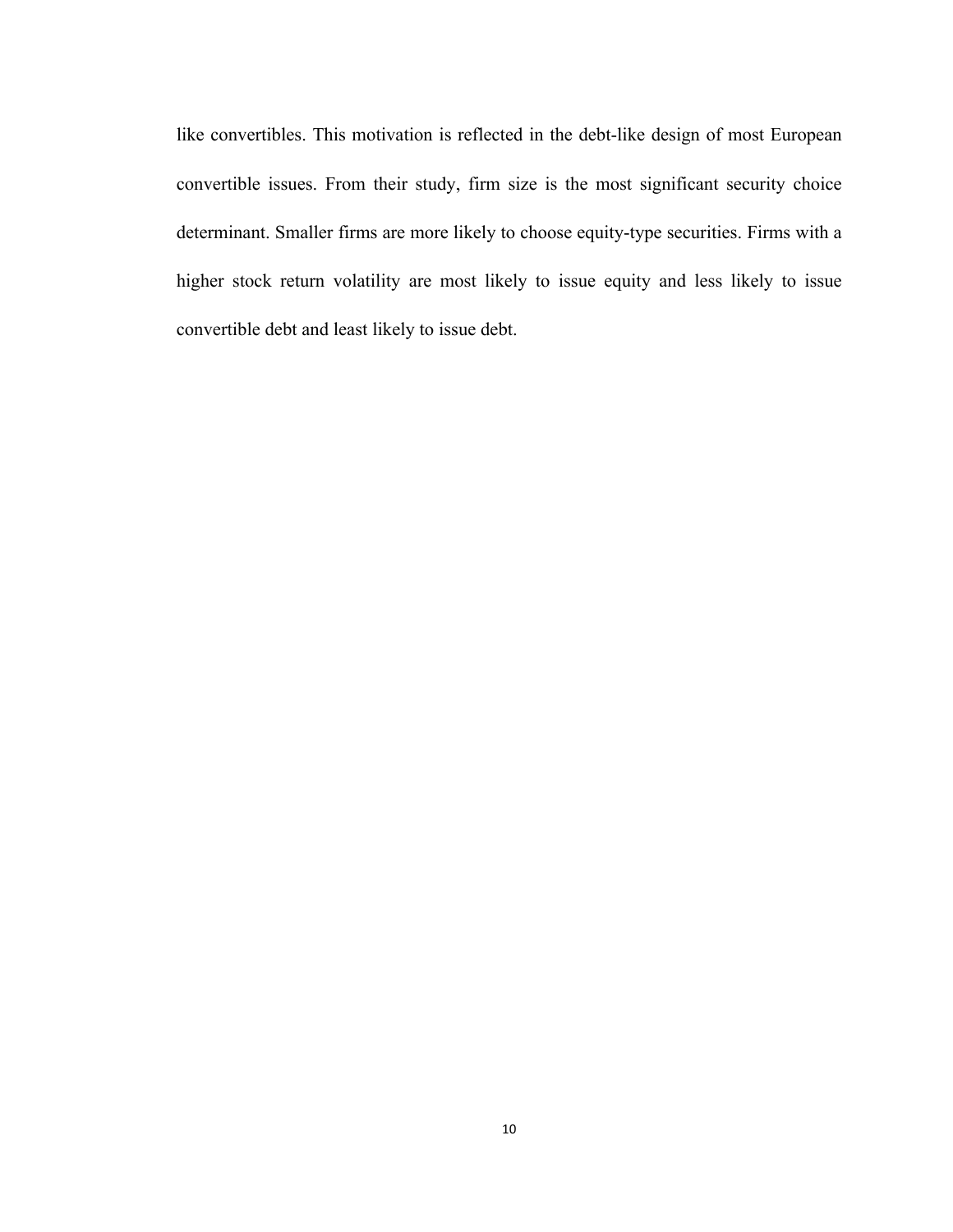## <span id="page-15-0"></span>**Chapter 3: Data and Methodology**

## <span id="page-15-1"></span>**3.1 Sample Selection**

Firms in this study are Canadian, listed on the Toronto Stock Exchange (TSE) and that according to Bloomberg issued straight debt, convertible debt, or equity during the period from 2000 to 2012. Financial and utilities firms are excluded due to their specific financial structure. The initial sample consists of 1202 straight debt offerings, 208 convertible debt offerings, and 333 common equity offerings. The security offerings are kept only if the issuing firms' financial and security-related data are available at least for the fiscal year preceding the security offering. The final sample includes 214 straight debt offerings, 138 convertible debt offerings, and 143 common equity offerings.

#### <span id="page-15-2"></span>**3.2 Explanatory variables**

In order to examine the effect of firm-specific characteristics on firms' security issuance choice among straight debt, convertible debt and equity, seven variables are used in the model, including leverage, tax shield, issue size, firm size, profitability, daily stock return volatility and growth opportunities. The definition and sense of the variables are discussed as follows:

1. Leverage (LEVER). It is calculated as the ratio of total debt to total assets. Firms with higher leverage are more exposed to asset substitution and risk-related adverse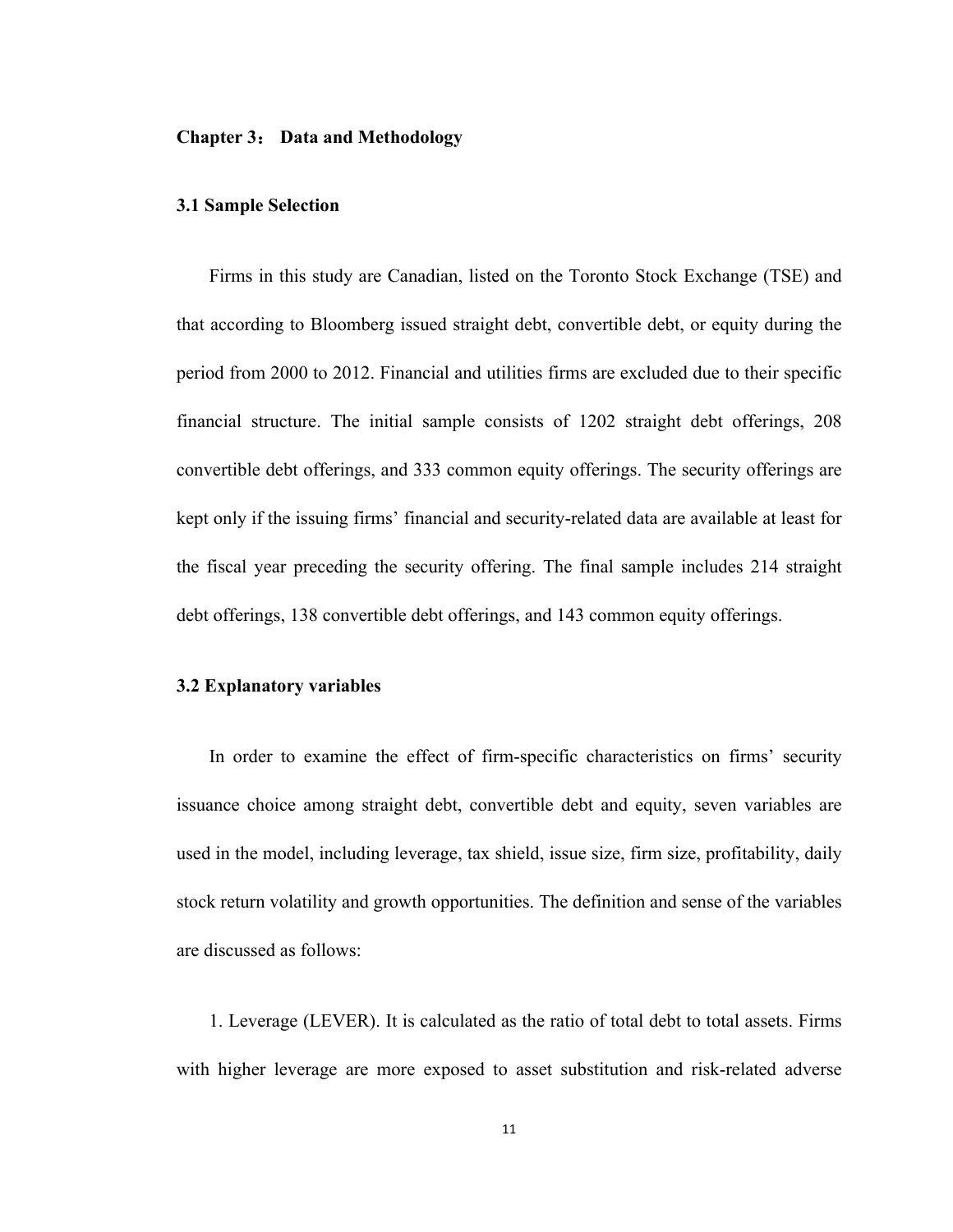selection costs. Financial leverage is reported to be positively related to the use of convertibles, providing support to the view that higher expected costs of financial distress is related to the use of convertibles (Mikkelson 1981, Essig 1992, Lewis et al. 1997a). Moreover, higher leverage enhances the attractiveness of convertible debt as a sequential-financing device, since potential savings from reducing debt by calling the convertible should be larger when current leverage is higher (Mayers, 1998)

2. Tax shield (Tax). It is measured as the ratio of taxes paid to total assets. The tax shield is not directly associated with a specific convertible debt model but rather with capital structure theory in general. Firms with more tax liabilities can benefit more from a debt-type issuance of securities, since interest payments can be deducted from corporate tax payments. The obvious proviso is that they have to have the earnings to take advantage of the tax shield.

3. Issue Size. The relative issue size is calculated as the offering proceeds divided by the market value of equity measured on the announcement date. Based on Krasker's (1986) study, issues with large offering proceeds increase the potential for wealth losses by existing shareholders, and thus are related to higher adverse selection costs.

4. Firm Size. It is measured as the natural logarithm of total assets. Frank and Goyal (2003) argue that smaller firms are exposed to higher level of asymmetric information which may increase the cost of debt. Hence, it is generally assumed that smaller firms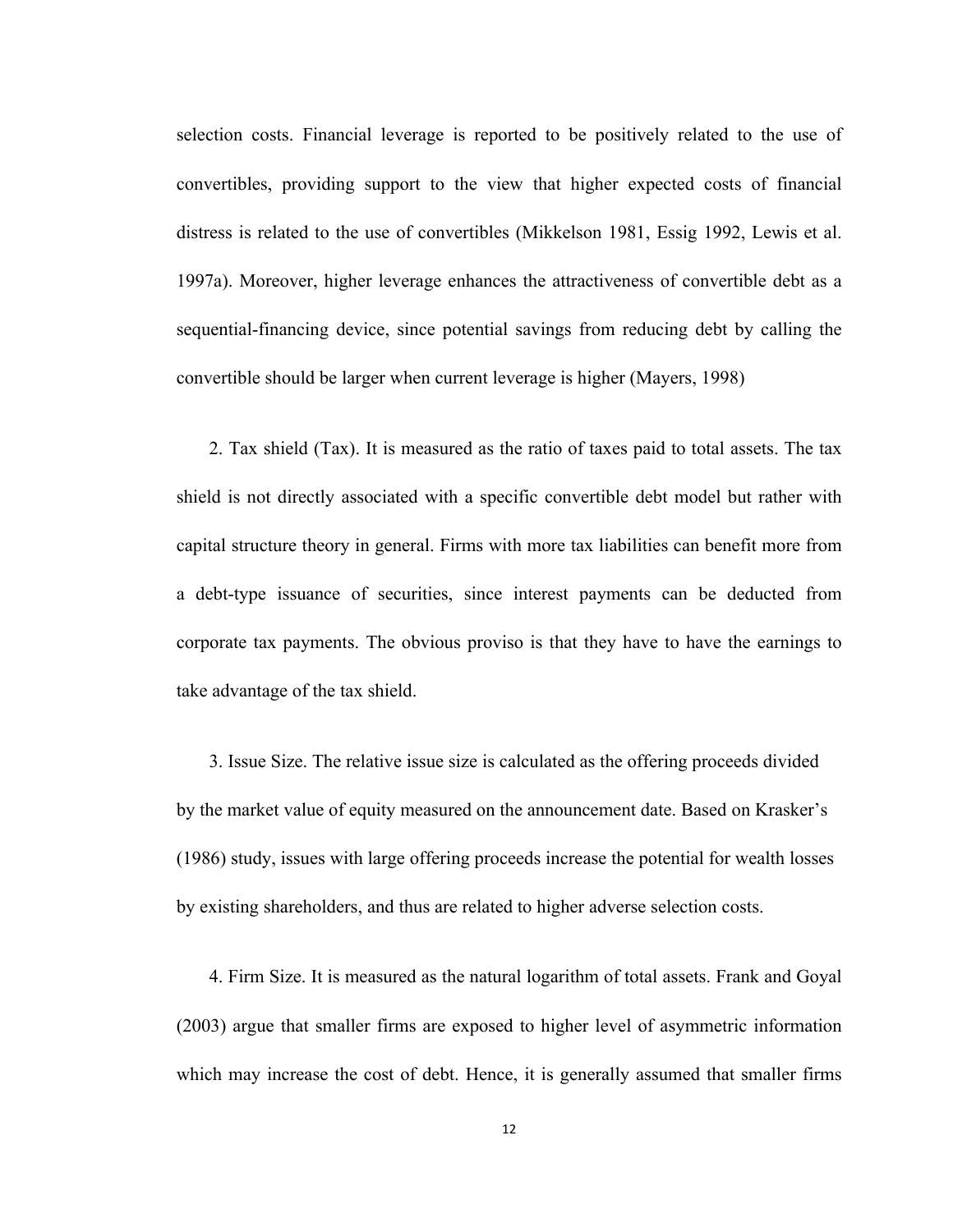are more likely to choose equity-type securities (Dutordoir& Van de Gucht's, 2009) .

5. Profitability (PROF). Mizen and Tsoukas (2010) uses the ratio of earnings before interest and taxes (EBIT) relative to total assets as a measure of the firm's ability to generate profits. Profitability is highly related to the amount of firms' internal equity. Therefore, based on the Pecking Order Hypothesis, when external financing is sought, profitable firms would be more likely to issue straight debt in order to avoid the potential dilution of ownership (Chen and Zhao, 2004). It is thus assumed that lower profitability firms are more likely to issue convertible debts instead of straight debt.

6. Daily stock return volatility (Volatility).It is measured in line with Lewis *et al.* (1999, 2003) over trading days−240 through −40 prior to the announcement date. Firms with a higher stock return volatility are assumed to face higher asset substitution and risk-related adverse selection costs. According to Dutordoir & Van de Gucht (2009), firms with a higher stock return volatility are more likely to issue equity than issue convertible debt, and are more likely to substitute convertible debt for straight debt.

7. Growth Opportunities (Growth). The market-to-book ratio is calculated as a proxy for the firm's growth opportunities. Firms with more growth opportunities (i.e., a high market-to-book ratio) tend to have higher levels of asymmetric information, and thus incur higher costs associated to straight debt and equity issuance (Brennan and Schwartz, 1988; Lewis *et al.*, 1999). In addition, the availability of growth opportunities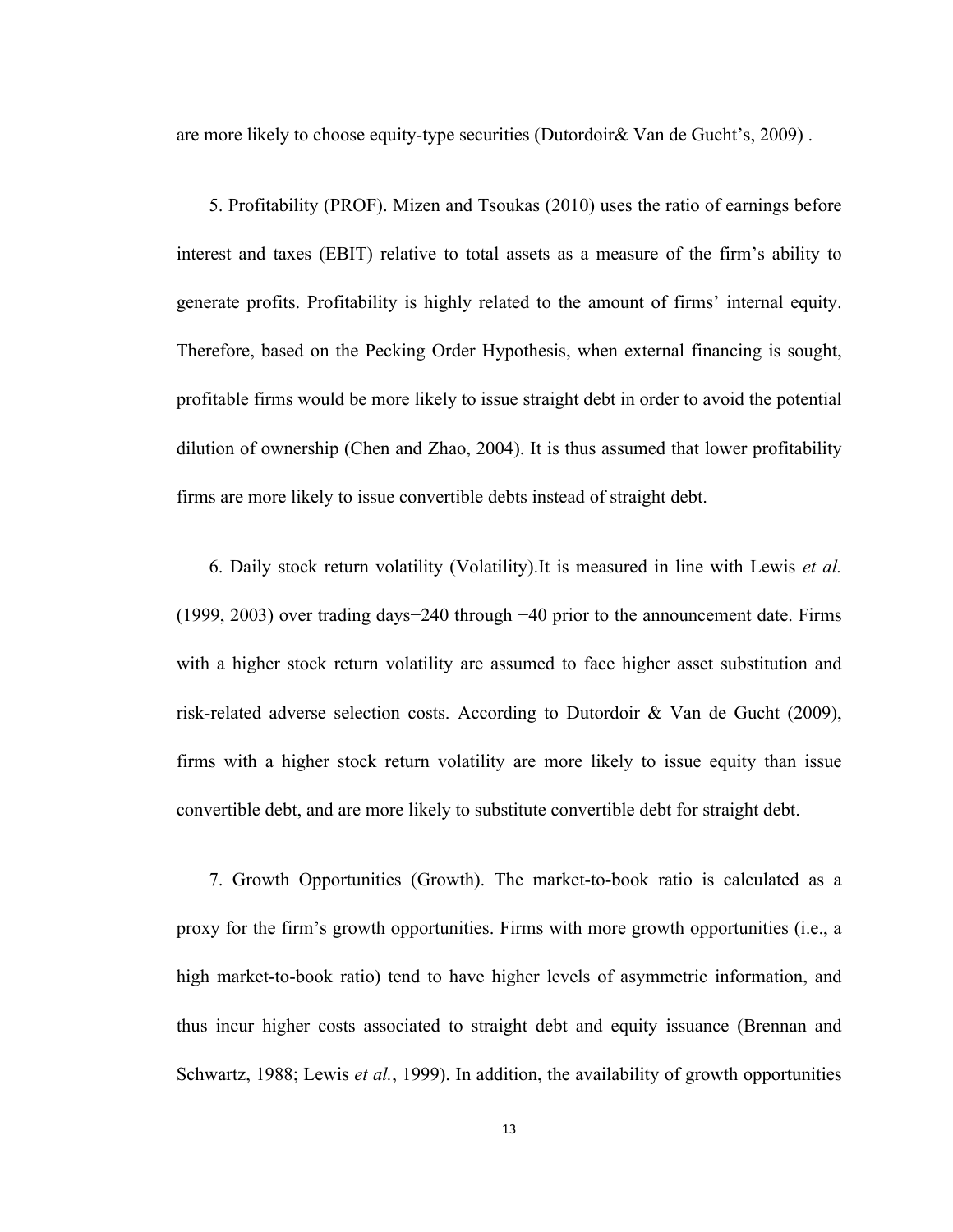increases the likelihood that convertible debt will be used as a sequential-financing tool (Mayers, 1998).

## <span id="page-18-0"></span>**3.3 Methodology**

## <span id="page-18-1"></span>**3.3.1 The classification between debt-like and equity-like convertible debt**

This paper will use a two-step security choice model which is in line with the framework proposed by Lewis *et al.* (1999). In the first step, the model aims at analyzing the determinant of firms' choice to issue a debt-type security (straight debt or debt-like convertible debt) or an equity-type security (equity-like convertible debt or equity). In the second step, the model will further study firms' choice between straight debt and debt-like convertible debt within the debt-type security group; or study firms' choice between equity-like convertible debt and equity within the equity-type security group.

To distinguish between the debt-type security and equity-type security, the risk neutral probability that the security will be converted into equity at maturity is calculated. A continuous variable on the interval (0, 1) is created using an approach similar to the one developed by Lewis *et al.* (1999). The conversion probability equals one for common equity and zero for straight debt. Convertible debt with a probability of conversion less than 0.5 is considered as debt-type security; while convertible debt with a conversion probability greater than or equal to 0.5 is considered as equity-type security.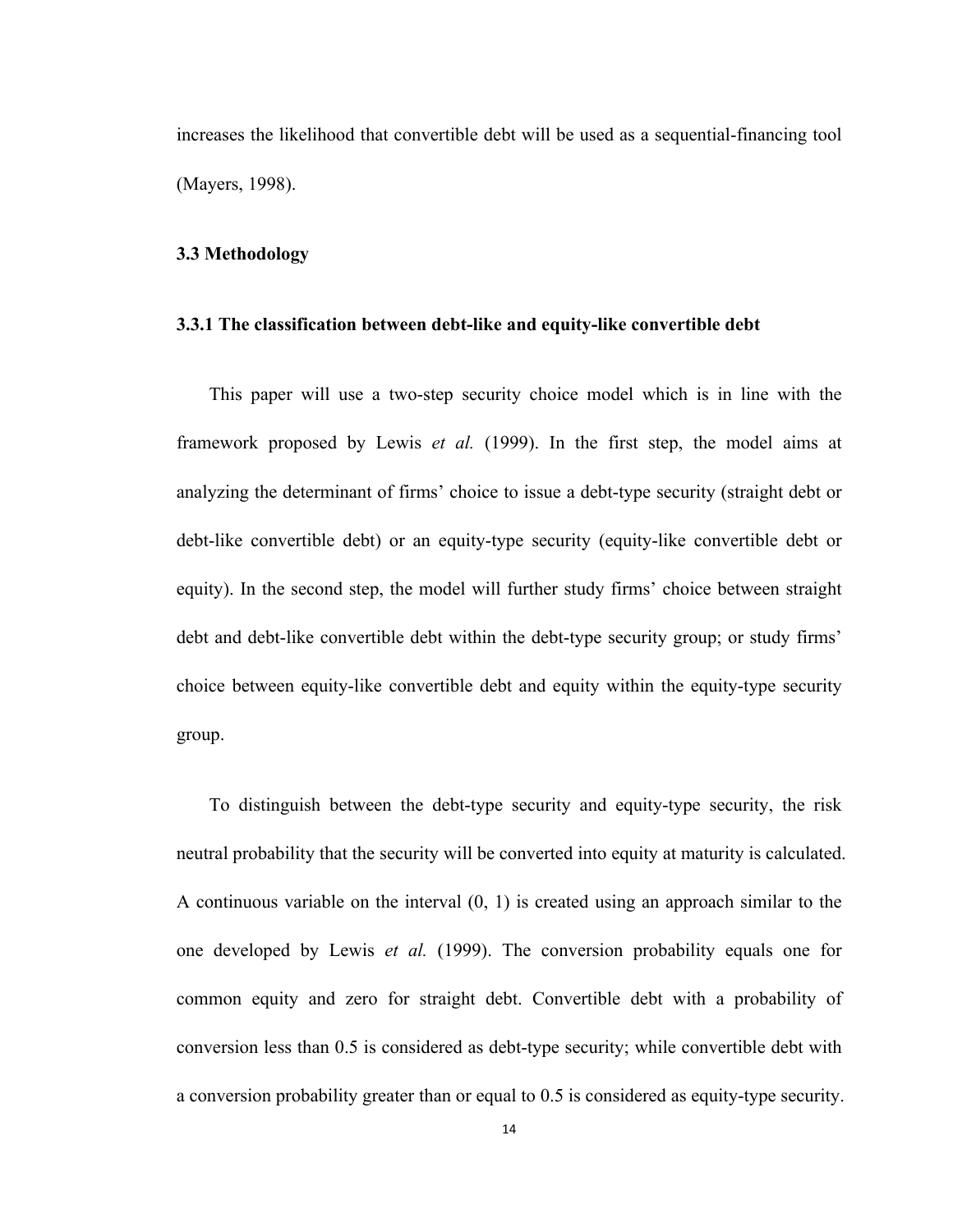Assuming that the underlying stock follows a Geometric Brownian Motion diffusion process, thus the probability of conversion is calculated as  $N(\frac{d_2}{d_1})$ , where  $N(\cdot)$  is the probability under a standard normal distribution function and  $d_2$  is determined as:

$$
d2 = \frac{\ln(S/X) + (r - \delta - \frac{1}{2}\sigma^2)T}{\sigma\sqrt{T}}
$$
(3.1)

 $\delta$  continuously-compounded dividend yield for the fiscal year-end preceding the announcement date;

 $S$  – price of the underlying stock measured before the announcement date

 $X$  – conversion price

 $\sigma$  -standard deviation of the continuously compounded equity return estimated over the period 240 to 40 trading days prior to the announcement date

 $T$  — initial convertible debt maturity (expressed in years);

 $r$  - continuously-compounded yield on a ten-year Canadian government bond (measured on the announcement date)

As stated in the Sample Selection part, the final sample of the research includes 138 convertible debt offerings. After the calculation of the conversion probability, 128 of the offerings have a conversion probability that is less than 0.5, and 10 offerings have a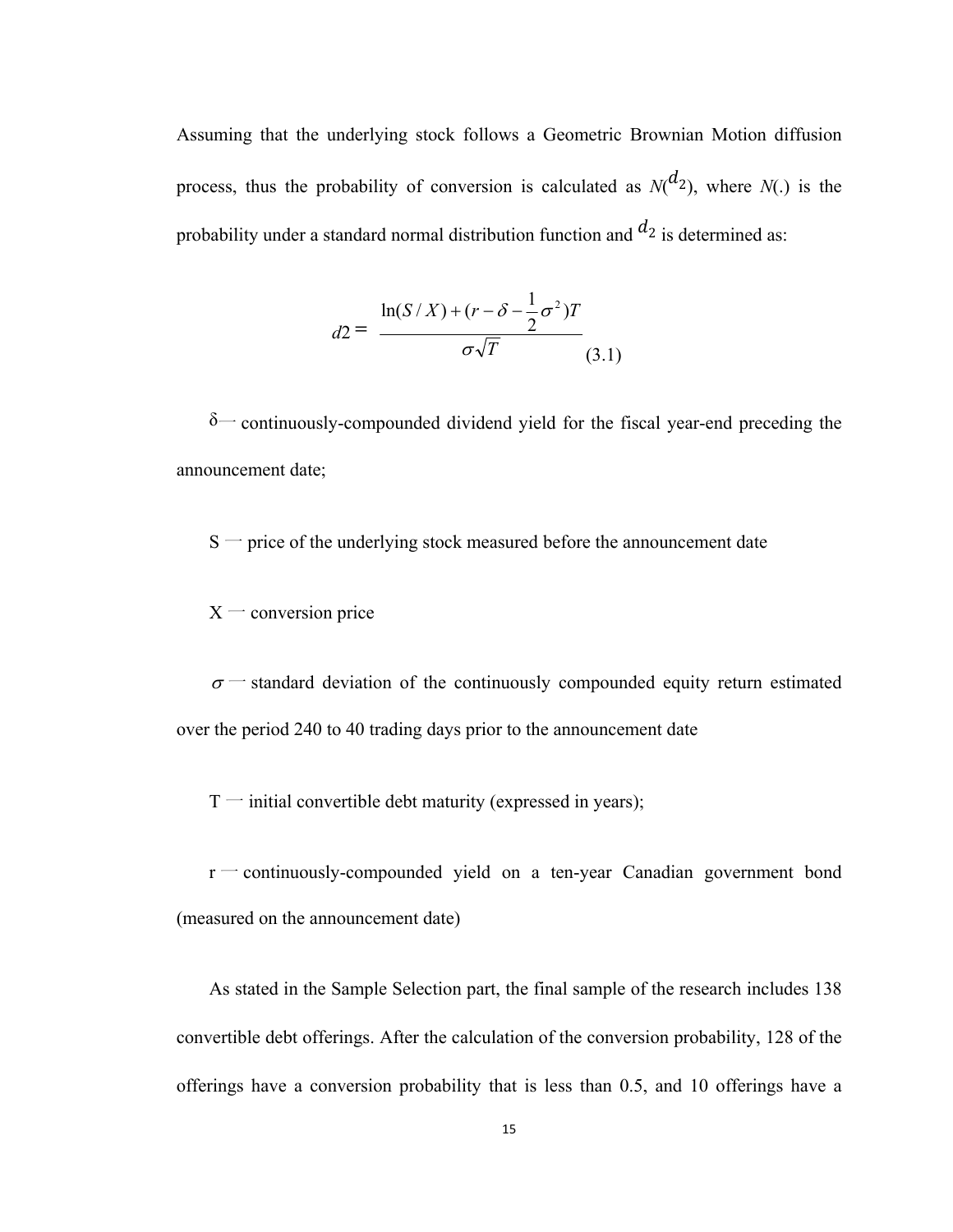conversion probability that is greater than 0.5. That is, only 10 of the 138 convertible debt offerings are considered as equity-like convertible debt, and the rest 128 offerings are considered as debt-like convertible debt.

## <span id="page-20-0"></span>**3.3.2 Logit Model**

The paper will use logit regression to study the relationship between security issuance choice and firm characteristics. The dependent variable of logit model is calculated as the natural log transformation of the odds ratio, which can be written as<sup>1</sup>:

$$
L_{i=\ln}\left(\frac{P_i}{1-P_i}\right)_{=\beta_0} + \beta_1 X_{1t} + \beta_2 X_{2t} + \Box + \beta_k X_{kt} + \Box_{it} \tag{3.2}
$$

As stated above, the determinant of firms' choice to issue a debt-type security or an equity-type security is examined in the first step. Therefore, the model in the first step can be written as:

## **Model 1:**

$$
SC_{it} = \beta_0 + \beta_1 LEVER_{1t} + \beta_2 Tax_{2t} + \beta_3 Issue \, Size_{3t} + \beta_4 Firm \, Size_{4t}
$$

$$
+\beta_5 Growth_{5t} + \beta_6 PROF_{6t} + \beta_7 Volatility_{7t} + \square_{it} \tag{3.3}
$$

 $SC_{it}$  Security Choice.  $SC_{it}$  equals to 0 for debt-type securities and  $SC_{it}$  equals to 1

<sup>&</sup>lt;sup>1</sup> J. S. Kramer, The Logit Model for Economists, Edward Arnold Publishers, London,1991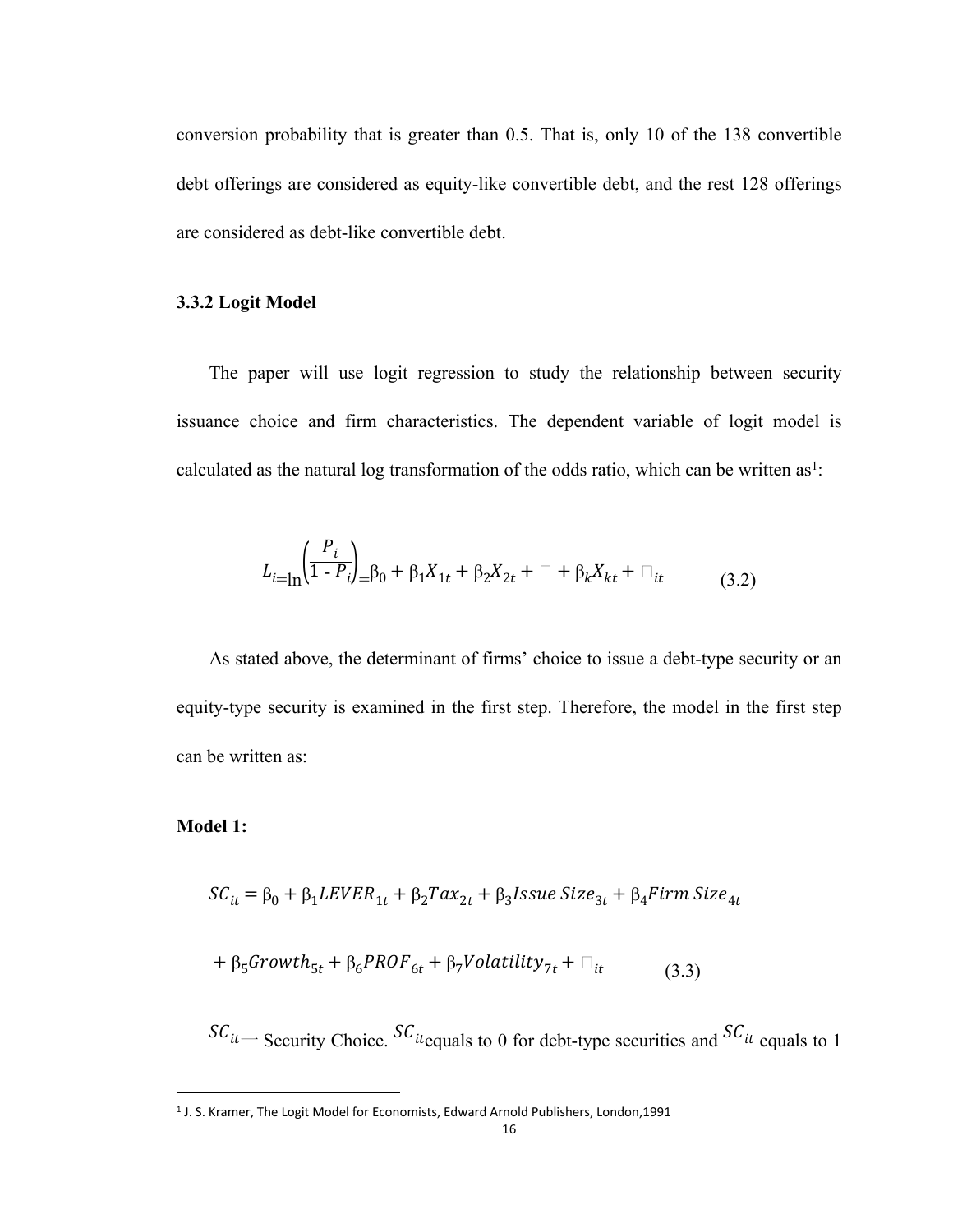for equity-type securities

LEVER  $-$  Leverage, which is calculated as the ratio of total debt to total assets.

Tax  $-$  Tax shield, which is measured as the ratio of taxes paid to total assets

Issue Size  $-$  The relative issue size, which is calculated as the offering proceeds divided by the market value of equity measured on the announcement date.

Firm Size  $-$  measured as the natural logarithm of total assets

Growth  $\sim$  Growth Opportunities. The market-to-book ratio is calculated as a proxy for the firm's growth opportunities.

 $PROF$  – Profitability, which is calculated as the ratio of earnings before interest and taxes relative to total assets.

Volatility — daily stock return volatility, which is measured over trading days  $-240$ through −40 prior to the announcement date.

In the second step, the security issuance decision should be analyzed within the debt-type or equity-type securities separately.

For debt-type securities, the model can be written as: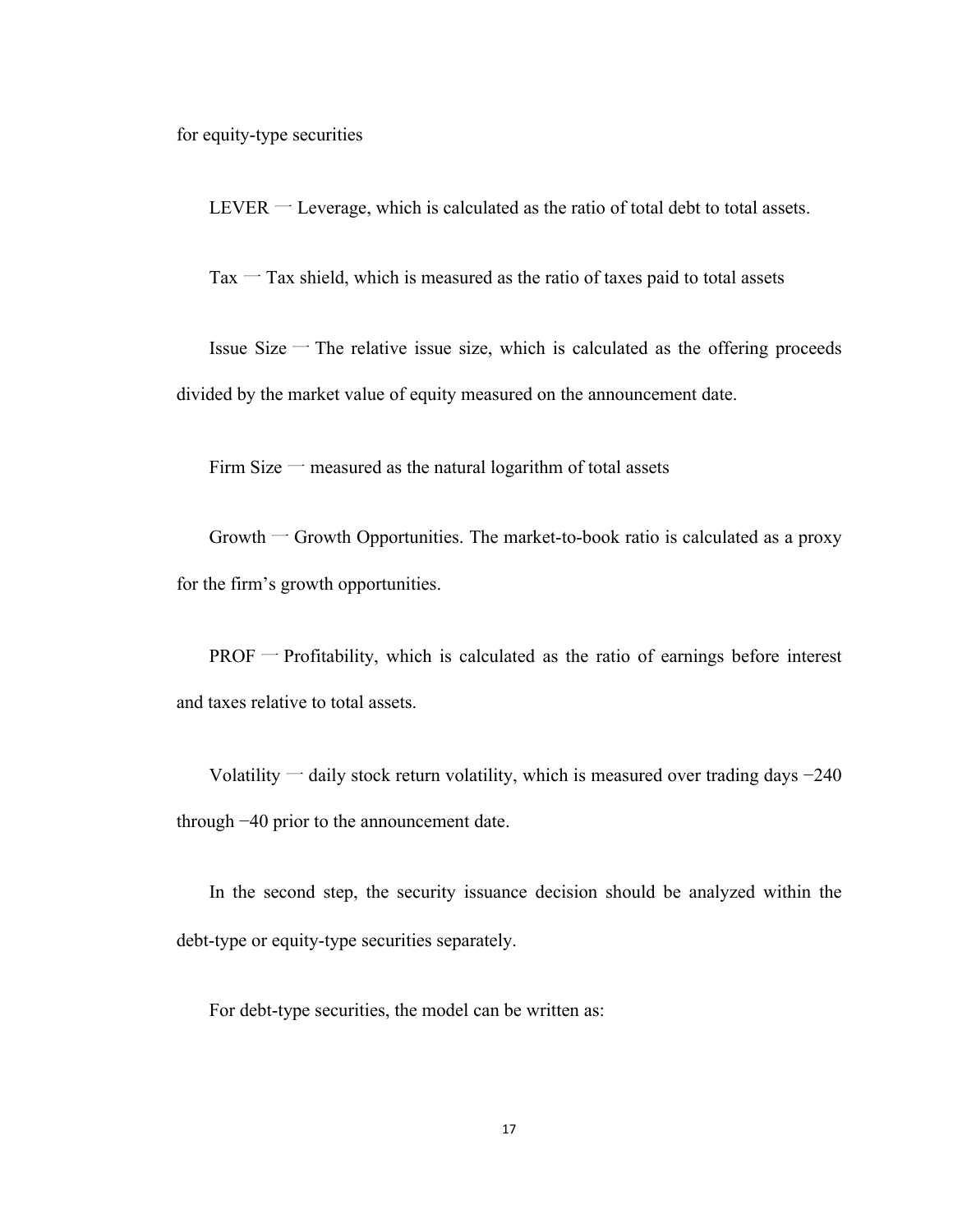**Model 2:**

$$
SC_{it} = \beta_0 + \beta_1 LEVER_{1t} + \beta_2 Tax_{2t} + \beta_3 Issue \, Size_{3t} + \beta_4 Firm \, Size_{4t}
$$

$$
+ \beta_5 Growth_{5t} + \beta_6 PROF_{6t} + \beta_7 Volatility_{7t} + \Box_{it}
$$
(3.4)

 $SC_{it}$  Security Choice.  $SC_{it}$  equals to 0 for straight debt and  $SC_{it}$  equals to 1 for debt-like convertible debt

Other factors are the same as defined in Model 1.

For equity-type securities, the model can be written as:

# **Model 3:**

$$
SC_{it} = \beta_0 + \beta_1 LEVER_{1t} + \beta_2 Tax_{2t} + \beta_3 Issue Size_{3t} + \beta_4 Firm Size_{4t}
$$

$$
+\beta_5 Growth_{5t} + \beta_6 PROF_{6t} + \beta_7 Volatility_{7t} + \square_{it} \tag{3.5}
$$

 $SC_{it}$  Security Choice.  $SC_{it}$  equals to 0 for common equity and  $SC_{it}$  equals to 1 for equity-like convertible debt

Other factors are the same as defined in Model 1.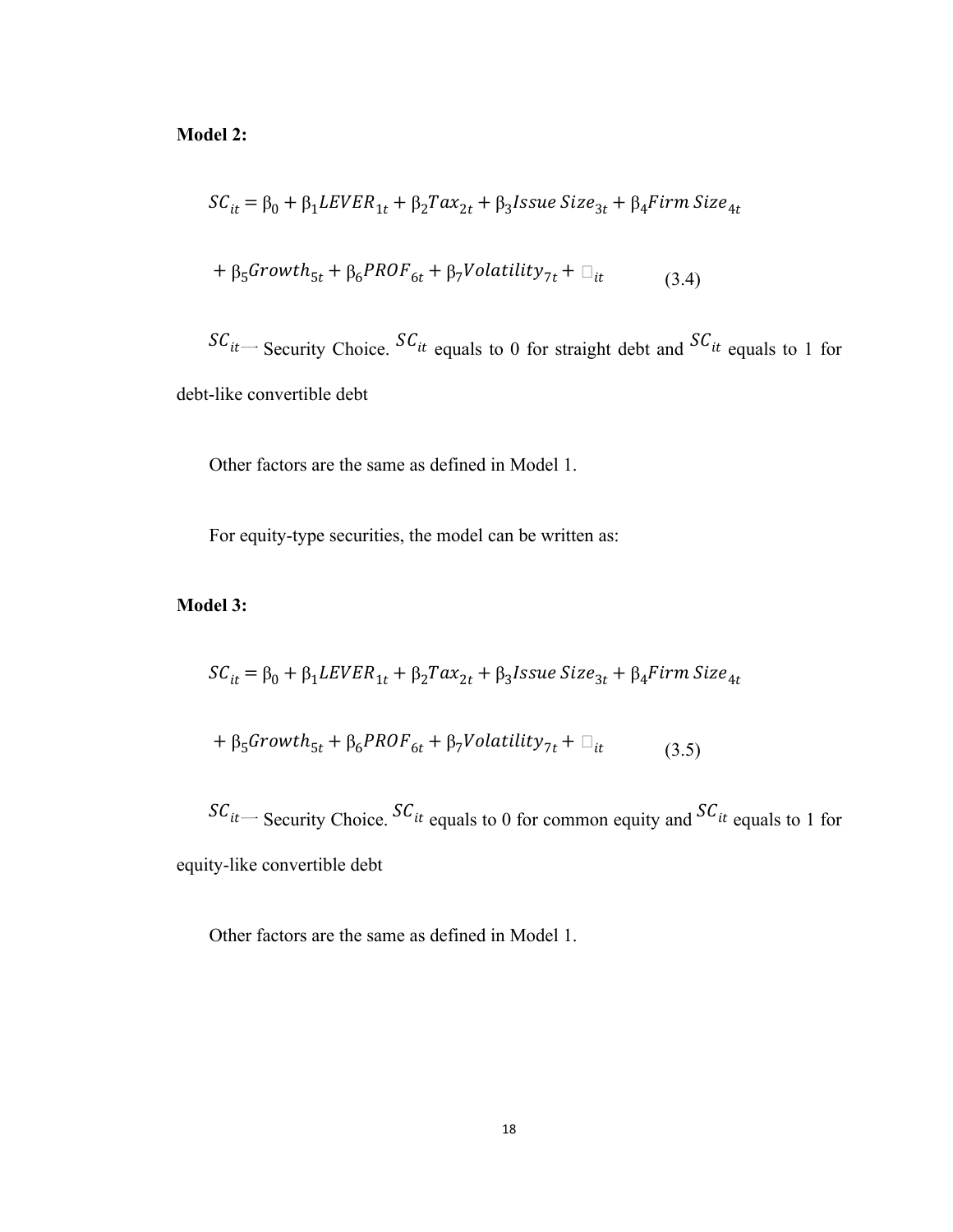#### <span id="page-23-0"></span>**Chapter 4: Empirical Results and Analysis**

## <span id="page-23-1"></span>**4.1 Summary of the variables**

#### **Table 4.1**

|                   | Mean   | Median | <b>St Dev</b> | Max     | Min        |
|-------------------|--------|--------|---------------|---------|------------|
| Leverage          | 0.2803 | 0.2910 | 0.1811        | 1.1753  | 0.0000     |
| Tax               | 0.0024 | 0.0021 | 0.0142        | 0.1348  | $-0.1339$  |
| <b>Issue Size</b> | 0.1449 | 0.0927 | 0.2260        | 3.5622  | 0.0008     |
| Firm Size         | 7.0469 | 7.0691 | 2.0381        | 10.8838 | 0.8059     |
| <b>PROF</b>       | 0.0127 | 0.0163 | 0.0418        | 0.4195  | $-0.2625$  |
| Volatility        | 0.4017 | 0.3191 | 0.2559        | 1.6560  | 0.0989     |
| Growth            | 2.5838 | 1.9478 | 3.6159        | 35.7184 | $-22.3456$ |

Summary of independent variables in the sample

Table 4.1 presents a summary of independent variables in the sample, including the mean, median, standard deviation, maximum and minimum value of the seven independent variables in the model. From the table, we can have a general outline of the firm-specific characteristics of the selected Canadian firms. Specifically, the firms in the sample have an average debt to asset ratio (leverage) of 28.03%. The average ratio of taxes paid to total assets (tax shield) is 0.24%. The average relative issue size is 0.1449. The natural logarithm of total assets (firm size) has a mean of 7.0769. The average ratio of EBIT to total assets (profitability) is 1.27%. The average daily stocks return volatility is 0.4017. These firms have average growth opportunities of 2.5838.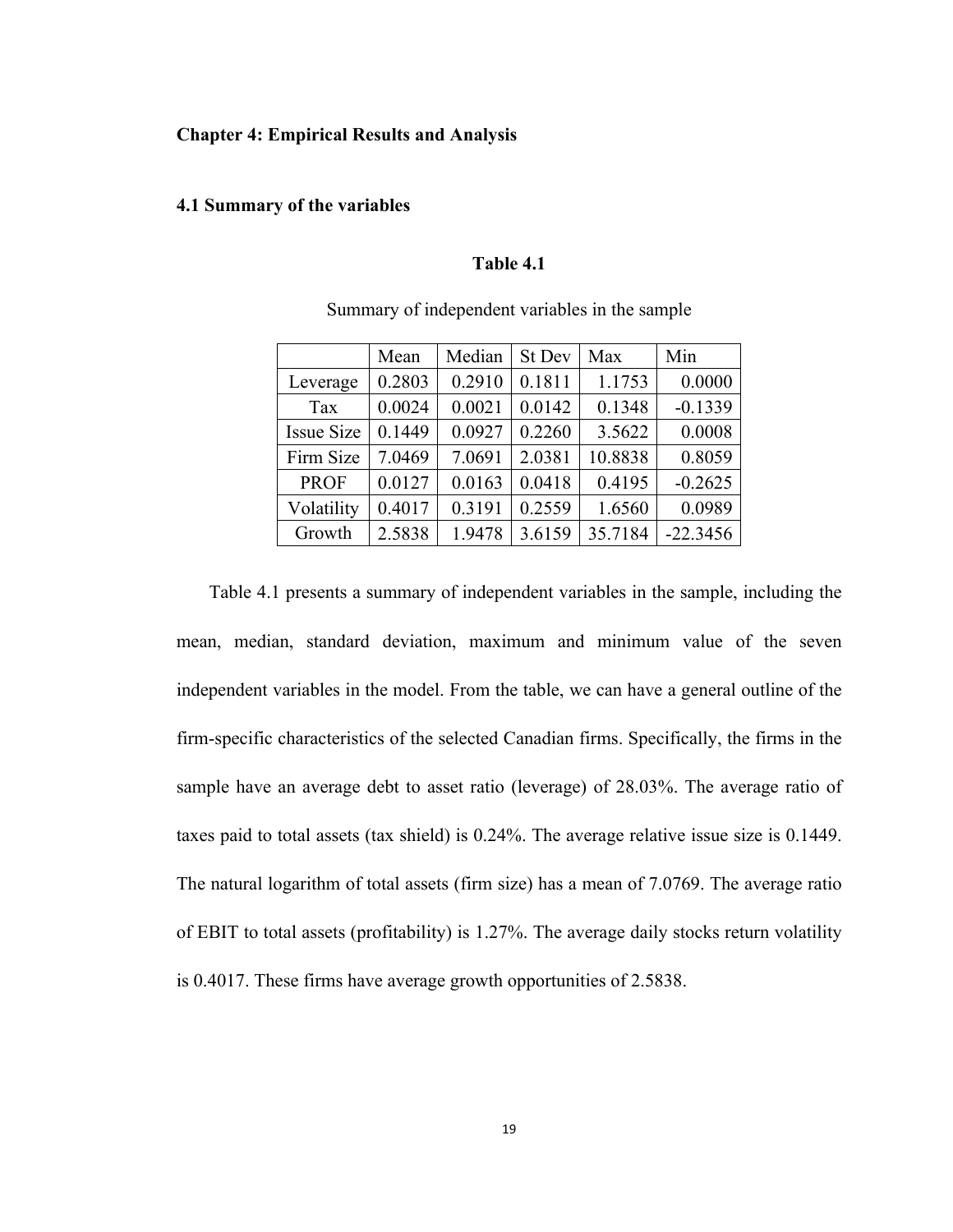#### **Table 4.2**

|                      | <b>Straight Debt</b> |        |           | Convertible Debt | Common Equity |          |  |
|----------------------|----------------------|--------|-----------|------------------|---------------|----------|--|
|                      | Mean                 | Median | Mean      | Median           | Mean          | Median   |  |
| Leverage             | 0.3552               | 0.359  | 0.274     | 0.2842           | 0.1744        | 0.1369   |  |
| Tax                  | 0.0054               | 0.0045 | $-0.0002$ | $\theta$         | 0.0006        | $\theta$ |  |
| Issue<br><b>Size</b> | 0.0963               | 0.0413 | 0.1972    | 0.1423           | 0.167         | 0.1267   |  |
| Firm<br><b>Size</b>  | 8.7346               | 8.7123 | 6.1761    | 6.1024           | 5.3617        | 5.2663   |  |
| <b>PROF</b>          | 0.0218               | 0.0205 | 0.0127    | 0.0125           | $-0.0011$     | 0.0017   |  |
| Volatility           | 0.2886               | 0.2515 | 0.386     | 0.3163           | 0.5862        | 0.5611   |  |
| Growth               | 2.2955               | 2.076  | 2.481     | 1.593            | 3.0842        | 1.9874   |  |

The mean and median value of variables with different security type

From Table 4.2, we can make a comparison of the firm-specific characteristics among firms issuing straight debt, convertible debt, and common equity. Firms issuing straight debt have the highest mean and median value of leverage ratio, firm size, and profitability, while firms issuing common equity have the lowest of those values. The opposite situation prevails for the value of daily stock return volatility.

Firms issuing straight have the highest tax shield in average. The average issue size for firms issuing convertible debt is the largest, while the lowest issue size is for firms issuing straight debt. The average growth opportunities for firms issuing common equity is the highest, while the highest median value is for straight. The median value of growth opportunities for firms issuing convertible debt and common equity is much lower than their mean value. This is somewhat because the growth opportunity for firms issuing convertible debt and common equity are volatile. In contrast, the growth opportunity for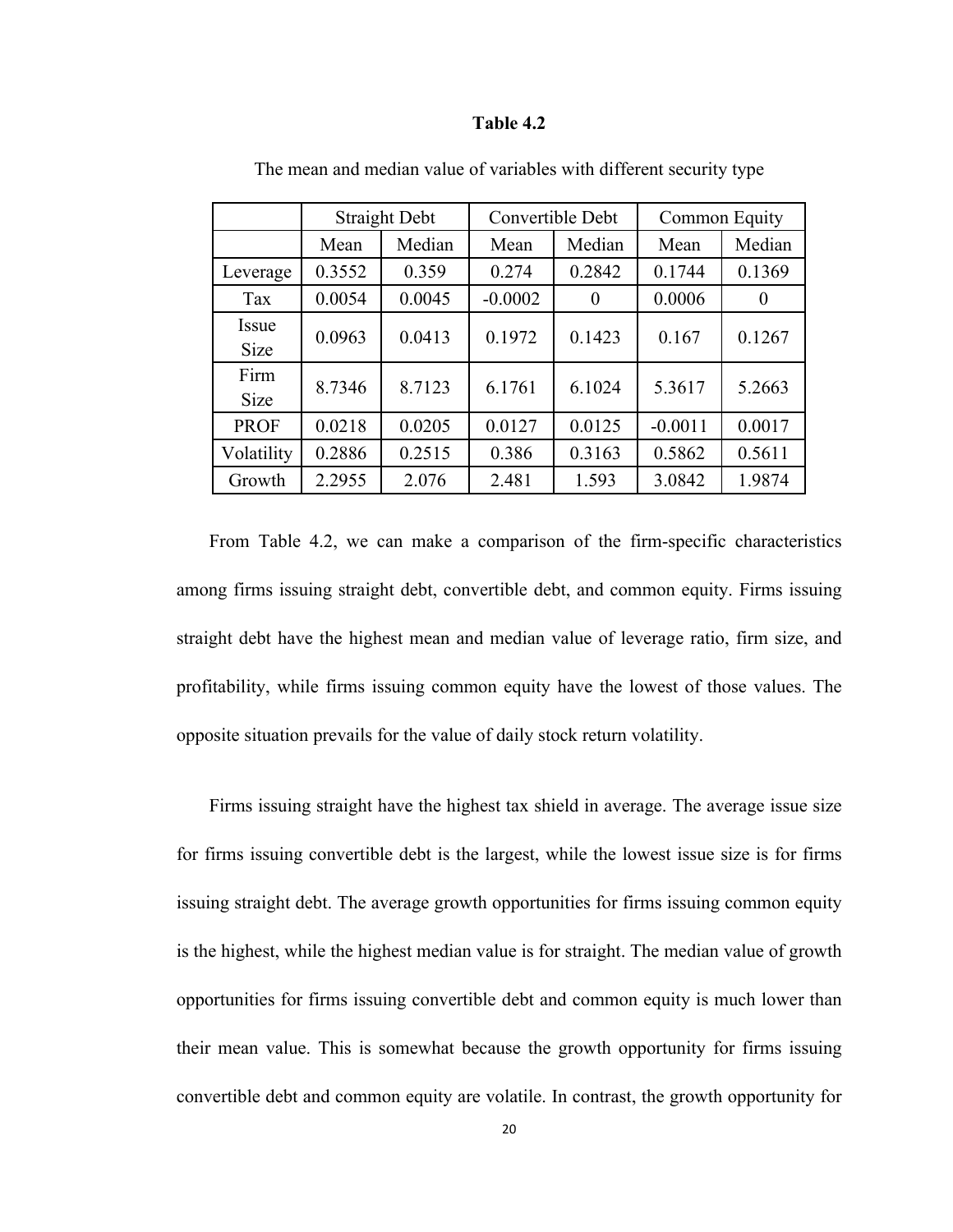firms issuing straight is relatively stable.

## <span id="page-25-0"></span>**4.2 Determinants of the choice between debt-type security and equity-type security**

Logit regression of the choice between debt-type security and equity-type security

| Logistic regression          |             |           |         |                 | Number of obs | $=$      | 495                  |  |
|------------------------------|-------------|-----------|---------|-----------------|---------------|----------|----------------------|--|
|                              |             |           |         | $LR$ chi $2(7)$ |               | $=$      | 215.62               |  |
|                              |             |           |         |                 | Prob > chi2   | $=$      | 0.0000               |  |
| Log likelihood = $-177.6807$ |             |           |         | Pseudo R2       |               | $\equiv$ | 0.3776               |  |
|                              |             |           |         |                 |               |          |                      |  |
| sc                           | Coef.       | Std. Err. | z       | P >  z          |               |          | [95% Conf. Interval] |  |
| lever                        | $-2.131147$ | .8606746  | $-2.48$ | 0.013           | $-3.818039$   |          | $-.4442562$          |  |
| tax                          | 2.240499    | 8.834981  | 0.25    | 0.800           | $-15.07575$   |          | 19.55674             |  |
| issuesize                    | $-1.153717$ | .7717288  | $-1.49$ | 0.135           | $-2.666278$   |          | .3588435             |  |
| firmsize                     | $-.8034749$ | .1070741  | $-7.50$ | 0.000           | $-1.013336$   |          | $-.5936135$          |  |
| prof                         | 1.643332    | 3.299188  | 0.50    | 0.618           | $-4.822958$   |          | 8.109622             |  |
| volatility                   | 1.643046    | .6445177  | 2.55    | 0.011           | .3798149      |          | 2.906278             |  |
| growth                       | $-.0381906$ | .0395552  | $-0.97$ | 0.334           | $-.1157173$   |          | .0393361             |  |
| cons                         | 4.820298    | .8735824  | 5.52    | 0.000           | 3.108108      |          | 6.532488             |  |

Table 4.3 shows the results of a logit regression of security issuance choice between debt-type security (straight debt and debt-like convertible debt) and equity-type security (common equity and equity-like equity). In the regression, the dependent variable equals one for equity-type securities, and zero for debt-type securities.

From the results we can see that, tax shield, issue size, profitability, and growth opportunity are not statistically significant to firms' security issuance choice. Firm size is the most significant factor with a negative relationship with the issuance of equitytype securities, indicating that smaller firms are more likely to issue equity-like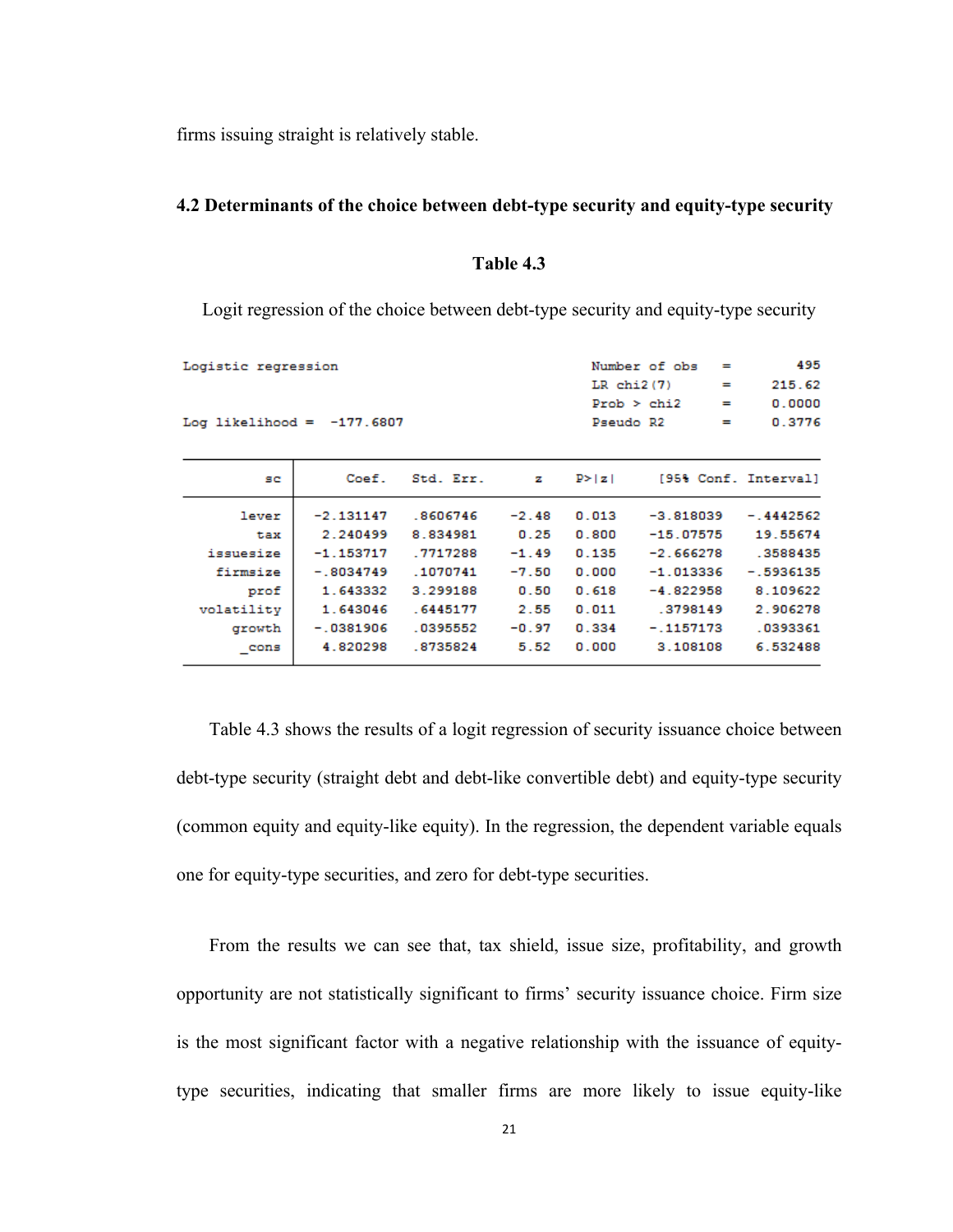securities. This is consistent with the previous empirical studies (Jung *et al.*, 1996; Lewis *et al.*, 1999; Dutordoir & Van de Gucht's, 2009). Leverage is negatively related to the issuance of equity-type securities, indicating that firms with higher leverage are more likely to issue debt-type securities. This is consistent with Galai & Masulis's (1976) argument that shareholders of firms that are already highly levered will have a greater incentive to increase firm risk, since higher leverage has more potential for financial distress costs. Stock return volatility is positively related to the issuance of equity-type securities, which is still consistent with the former empirical studies (Lewis *et al.*, 1999; Dutordoir & Van de Gucht's, 2009).

## <span id="page-26-0"></span>**4.3 Determinants of the choice between straight debt and debt-like convertible debt**

#### **Table 4.4**

| Logistic regression           |             |           |         |           | Number of obs<br>$\equiv$ |          |                      |  |
|-------------------------------|-------------|-----------|---------|-----------|---------------------------|----------|----------------------|--|
|                               |             |           |         |           | $LR$ chi $2(7)$           | ▄        | 174.52               |  |
|                               |             |           |         |           | Prob > chi2               | $\equiv$ | 0.0000               |  |
| $Log likelinood = -99.833366$ |             |           |         | Pseudo R2 |                           | $=$      | 0.4664               |  |
|                               |             |           |         |           |                           |          |                      |  |
| sc.                           | Coef.       | Std. Err. | z       | P >  z    |                           |          | [95% Conf. Interval] |  |
| lever                         | $-2.050588$ | 1.300858  | $-1.58$ | 0.115     | $-4.600222$               |          | .4990457             |  |
| tax                           | $-75.61042$ | 24.68051  | $-3.06$ | 0.002     | $-123.9833$               |          | $-27.23751$          |  |
| issuesize                     | .0889142    | .6581361  | 0.14    | 0.893     | $-1.201009$               |          | 1.378837             |  |
| firmsize                      | $-1.617906$ | .20555    | $-7.87$ | 0.000     | $-2.020777$               |          | $-1.215035$          |  |
| prof                          | 20.67825    | 10.14585  | 2.04    | 0.042     | .7927585                  |          | 40.56375             |  |
| volatility                    | .0958861    | .9756332  | 0.10    | 0.922     | $-1.81632$                |          | 2.008092             |  |
| growth                        | $-.0765568$ | .069446   | $-1.10$ | 0.270     | $-.2126684$               |          | .0595549             |  |
| $_{\text{-cons}}$             | 11.9672     | 1.752075  | 6.83    | 0.000     | 8.533199                  |          | 15.40121             |  |

Logit regression of the choice between straight debt and debt-like convertible debt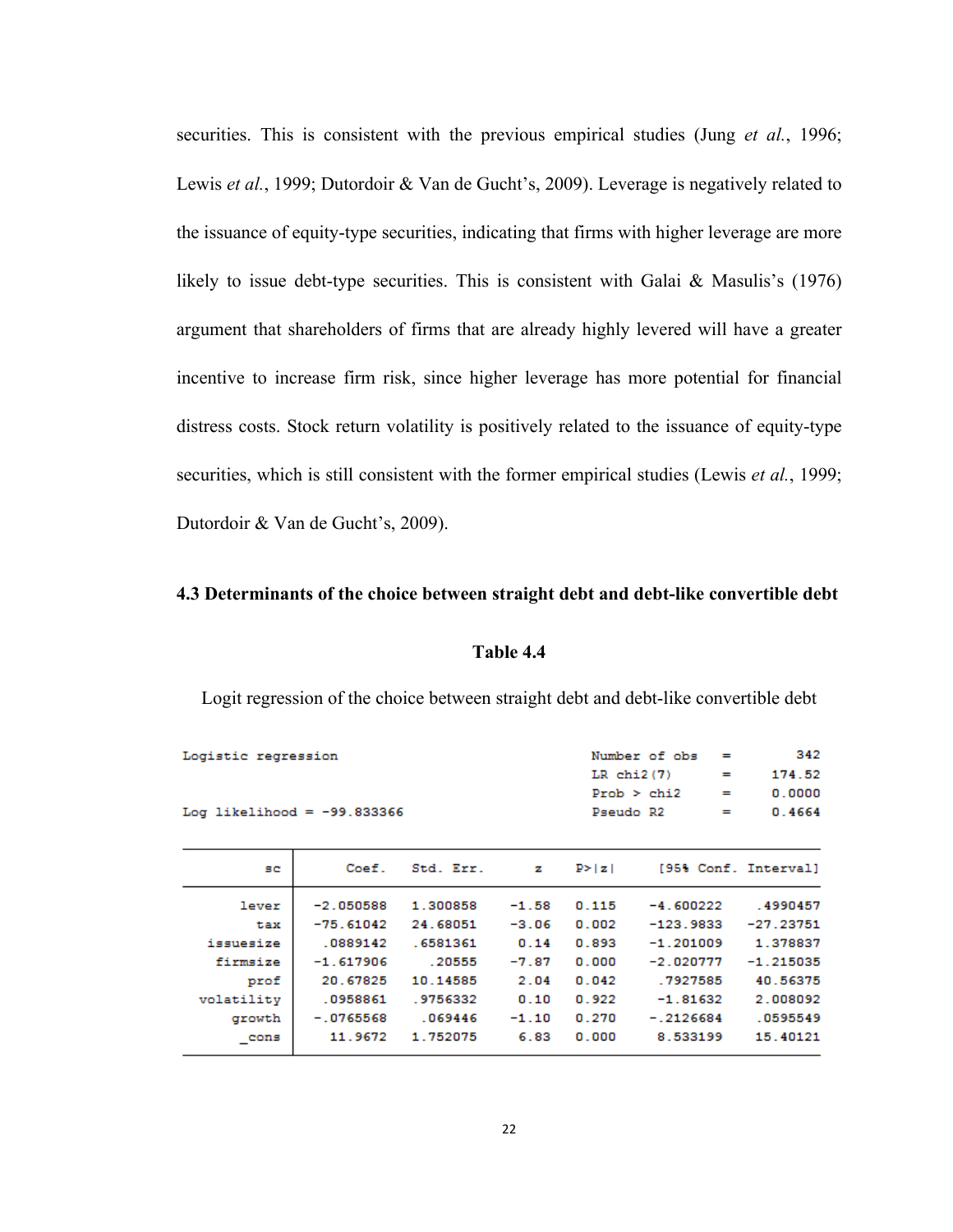Table 4.4 shows the results of a logit regression of security issuance choice between straight debt and debt-like convertible debt. In the regression, the dependent variable equals one for debt-like convertible debt, and zero for straight debt.

From the results we can see that, leverage, issue size, stock return volatility, and growth opportunity are not statistically significant to firms' security issuance choice. Firm size is still the most significant factor with a negative relationship with the issuance of debt-like convertible debt, indicating that smaller firms are more likely to issue debtlike convertible debt, while larger firms are more likely to issue straight debts. This is in line with the previous empirical studies (Lewis *et al.*, 1999; Frank and Goyal, 2003; Dutordoir & Van de Gucht's, 2009). Tax shield is negatively related to the issuance of debt-like convertible debt, implying that firms with more tax liabilities have more incentive to issue straight debt. The result is consistent with the general capital structure theory, which has already been discussed in Chapter 3.Profitability has a positive relationship with the issuance of convertible debt. The result is not consistent with the assumption based on the pecking order theory that profitable firms would be more likely to issue straight debts in order to avoid potential dilution of ownership (Chen and Zhao, 2004).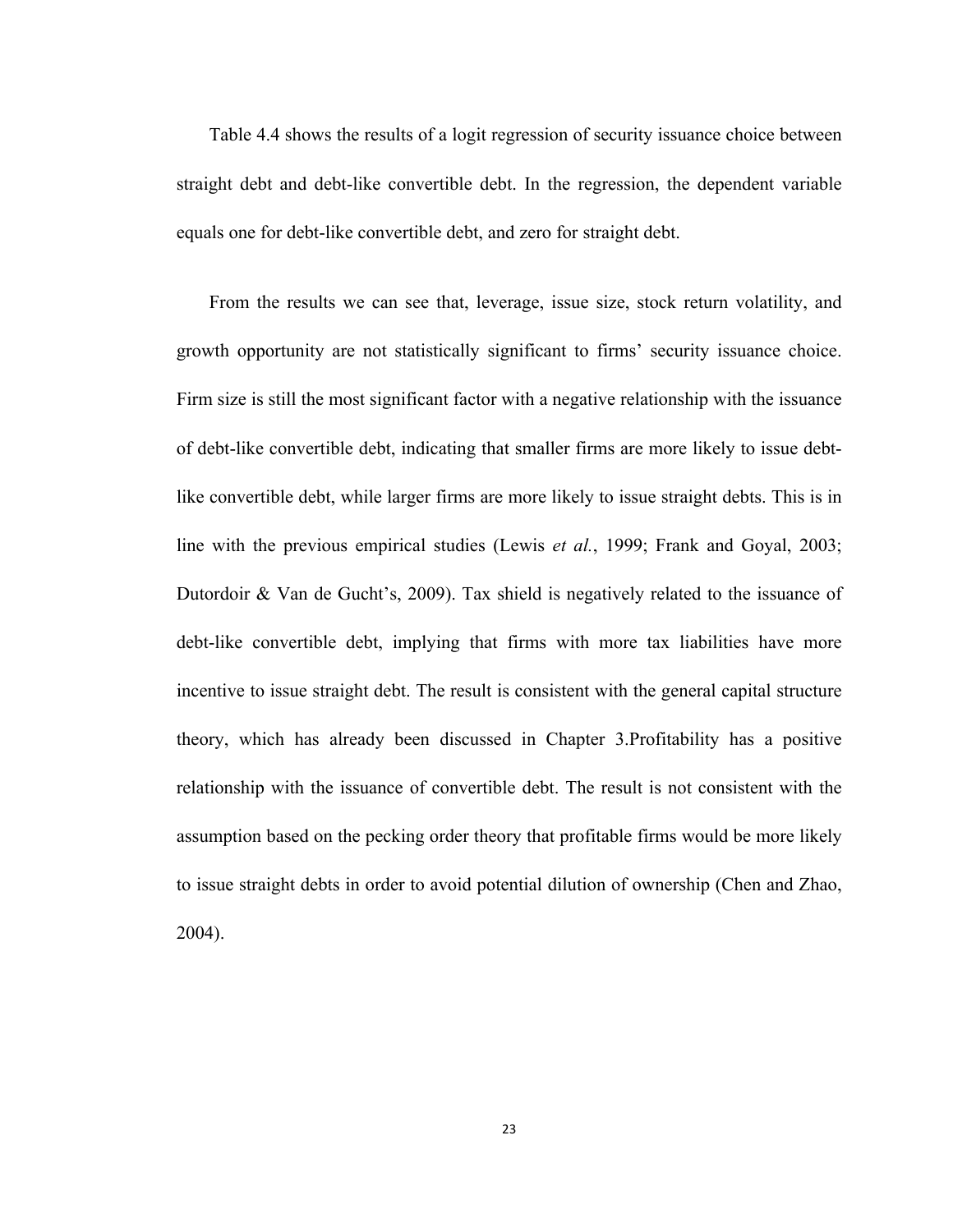<span id="page-28-0"></span>**4.4 Determinants of the choice between common equity and equity-like convertible debt**

## **Table 4.5**

Logit regression of the choice between common equity and equity-like convertible debt

| Logistic regression           |             |           |         |           | Number of obs   | $=$      | 153                  |
|-------------------------------|-------------|-----------|---------|-----------|-----------------|----------|----------------------|
|                               |             |           |         |           | $LR$ chi $2(7)$ | ≕        | 9.23                 |
|                               |             |           |         |           | Prob > chi2     | $=$      | 0.2368               |
| Log likelihood = $-13.748117$ |             |           |         | Pseudo R2 |                 | $\equiv$ | 0.2513               |
|                               |             |           |         |           |                 |          |                      |
| sc                            | Coef.       | Std. Err. | z       | P >  z    |                 |          | [95% Conf. Interval] |
| lever                         | $-3.675804$ | 4.962905  | $-0.74$ | 0.459     | $-13.40292$     |          | 6.051311             |
| tax                           | 115.143     | 76.25464  | 1.51    | 0.131     | $-34.31339$     |          | 264.5993             |
| issuesize                     | .3030155    | 3.810405  | 0.08    | 0.937     | $-7.165242$     |          | 7.771273             |
| firmsize                      | .8223029    | .6229084  | 1.32    | 0.187     | $-.3985752$     |          | 2.043181             |
| prof                          | $-12.29117$ | 23.00037  | $-0.53$ | 0.593     | $-57.37108$     |          | 32.78873             |
| volatility                    | $-3.834851$ | 3.823756  | $-1.00$ | 0.316     | $-11.32928$     |          | 3.659572             |
| growth                        | $-.2147391$ | .287284   | $-0.75$ | 0.455     | $-.7778055$     |          | .3483272             |
| cons                          | $-6.407299$ | 4.346421  | $-1.47$ | 0.140     | $-14.92613$     |          | 2.111529             |

Note: 1 failure and 0 successes completely determined.

Table 4.5 shows the result of logit regression of security issuance choice between common equity and equity-like convertible debt. In the regression, the dependent variable equals one for equity-like convertible debt, and zero for equity.

As can be seen from Table 4.5, none of the independent variables has a significant impact on the security choice between common equity and equity-like convertible debt. This is mainly because that only 10 of the 138 convertible debt offerings are classified as equity-like, which is not sufficient for the regression to properly reflect the relationship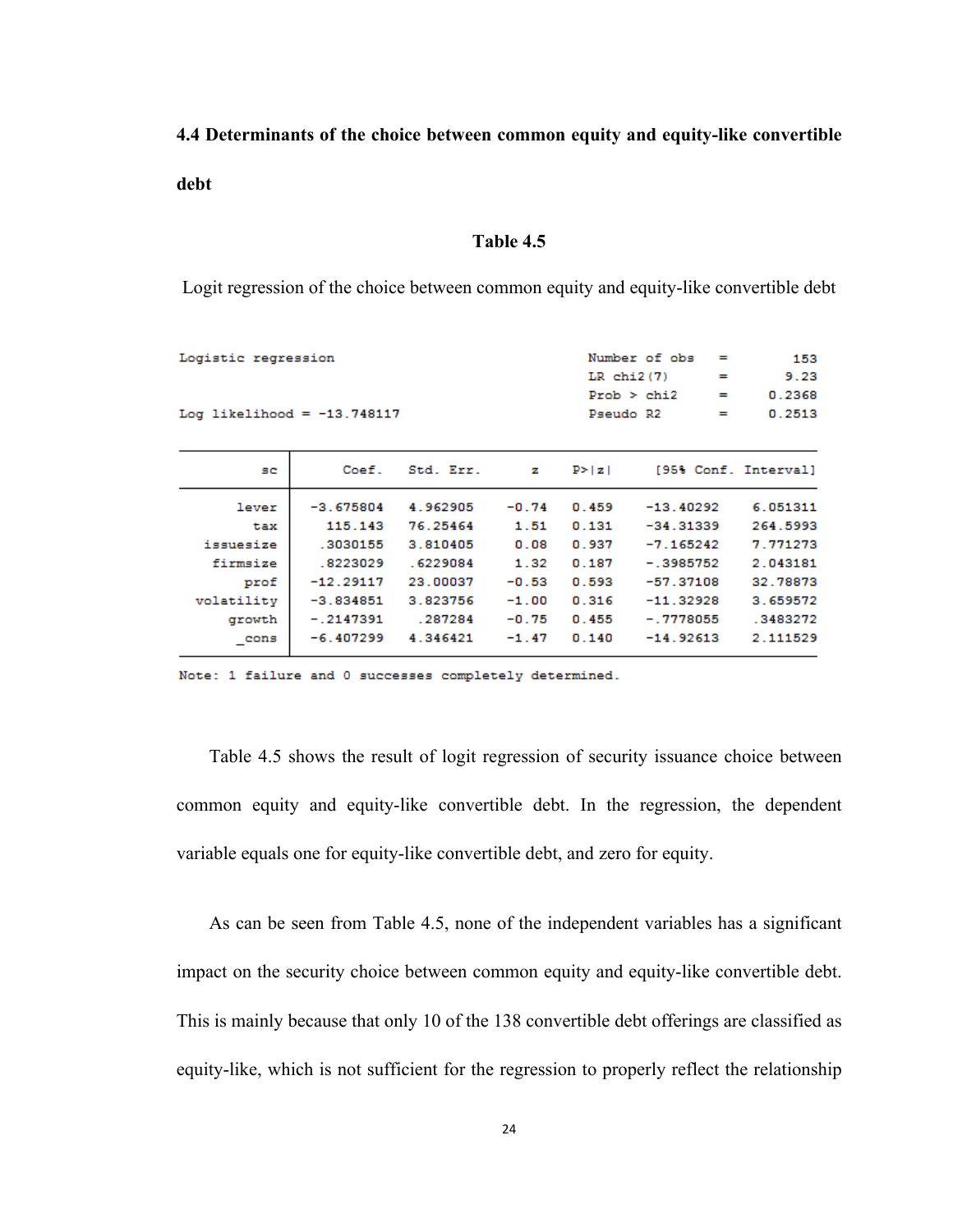between firms issuance choice between common equity and equity-like convertible debt.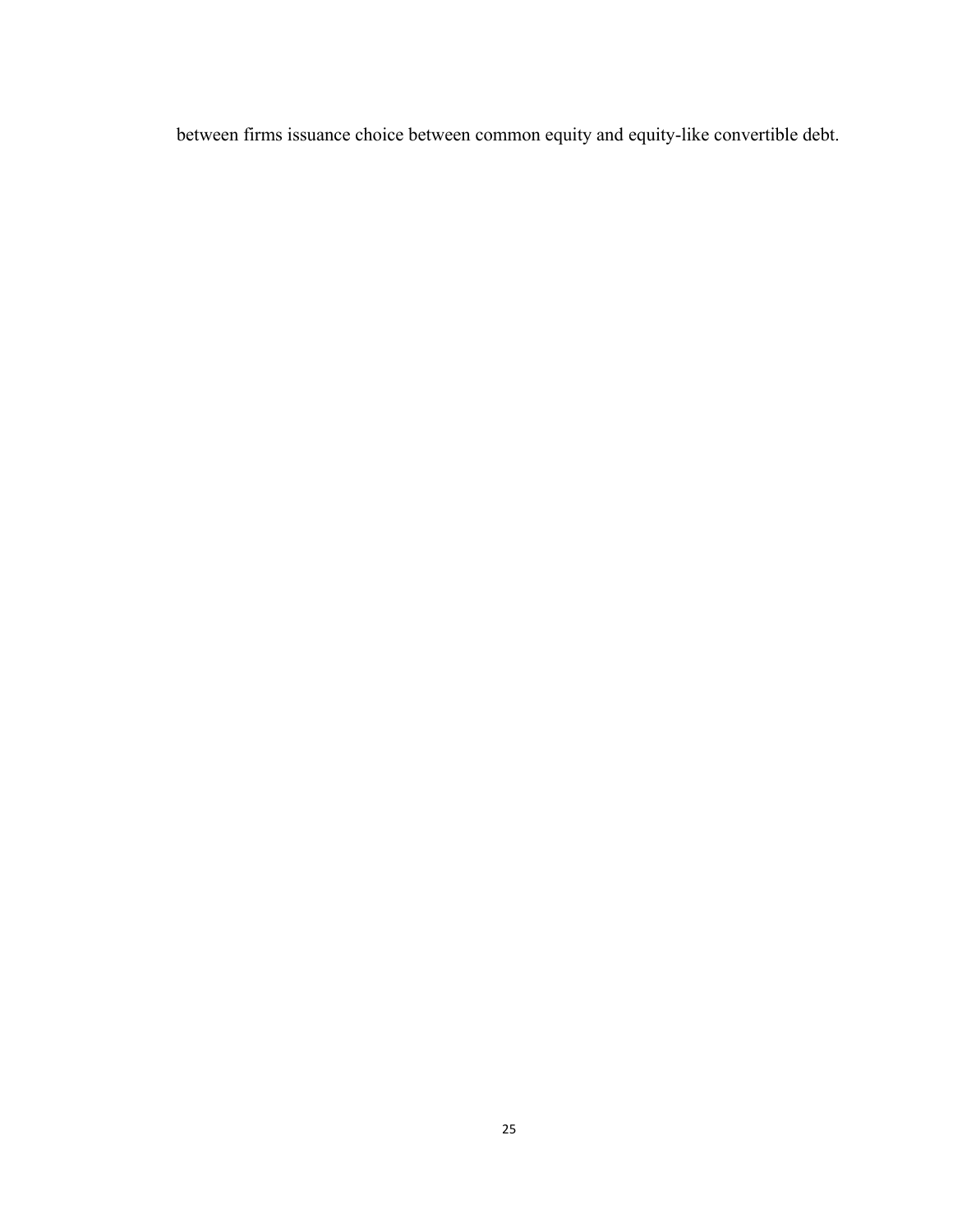#### <span id="page-30-0"></span>**Chapter 5: Conclusions**

#### <span id="page-30-1"></span>**5.1 Conclusions**

This paper studies the effect of firm-specific characteristics on firms' security issuance choice among straight debt, convertible debt and equity. The study focuses on Canadian firms listed on the Toronto Stock Exchange (TSE) that according to Bloomberg issued straight debt, convertible debt, or equity during the period from 2000 to 2012.Financial and utilities firms were excluded due to their specific financial structure.

In the first step of the study, the conversion probability of the convertible debt is calculated, in order to classify the convertible debt into two groups: debt-like convertible debt and equity-like convertible debt. In the second step of the study, three logit models are used to analyze the determinants of firms' security issuance choice between debttype security and equity-type security, straight debt and debt-like convertible debt, and common equity and equity-like convertible debt specifically. Seven firm-specific variables are chosen as the independent variables in the logit model, i.e. leverage, tax shield, issue size, firm size, profitability, daily stock return volatility and growth opportunities.

The results of the study show that firm size is the most significant factor both for the choice between debt-type security and equity-type security, and straight debt and debt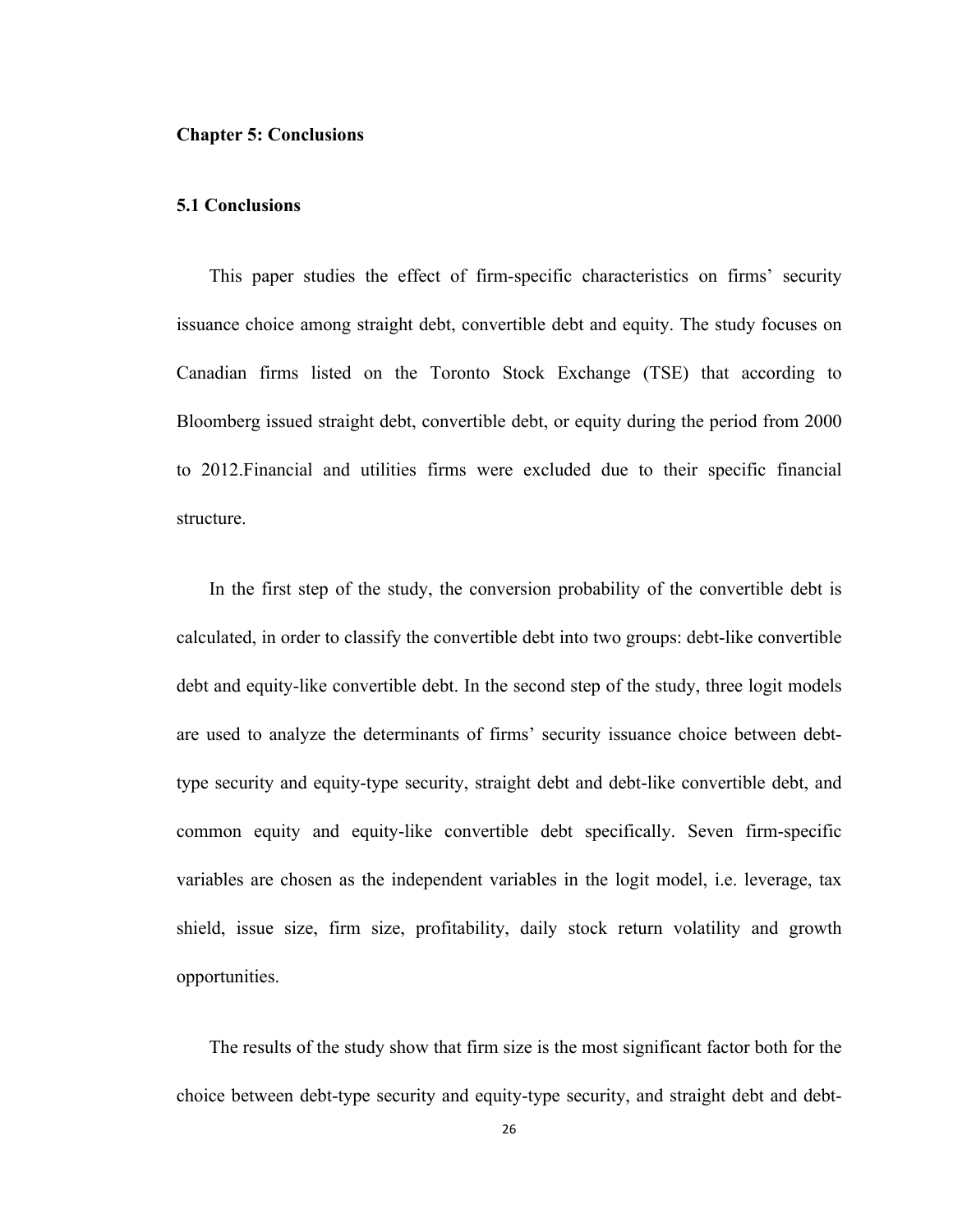like convertible debt. Smaller firms are more likely to issue equity-type securities relative to debt-type securities. Within the debt-type securities, smaller firms have more incentive to issue debt-like convertible debt compared with straight debt. Leverage has a negative relationship with the issuance of equity-type securities, while firms with higher stock return volatility is positively related to the issuance of equity-type securities. In addition, the tax shield is significant within the debt-type securities, but not significant in the regression of the whole sample. Firms with more tax liabilities are more likely to issue straight debt rather than debt-like convertible debt. All these results are in line with previous studies as discussed in Chapter 4. However, profitability is positively related to the issuance of debt-like convertible debt relative to straight debt, which is opposite to the pecking order theory. Issue size and growth opportunities do not present significant influences within both groups.

Since only 10 of the 138 convertible debt offerings are classified as equity-like convertible debt, it is not sufficient for the regression to properly examine the determinants of firms' issuance choice between common equity and equity-like convertible debt. As a result, none of the independent variables has a significant impact on the security choice between common equity and equity-like convertible debt.

## <span id="page-31-0"></span>**5.2 Limitations and Recommendations**

The paper has certain limitations to be improved in future studies. Due to the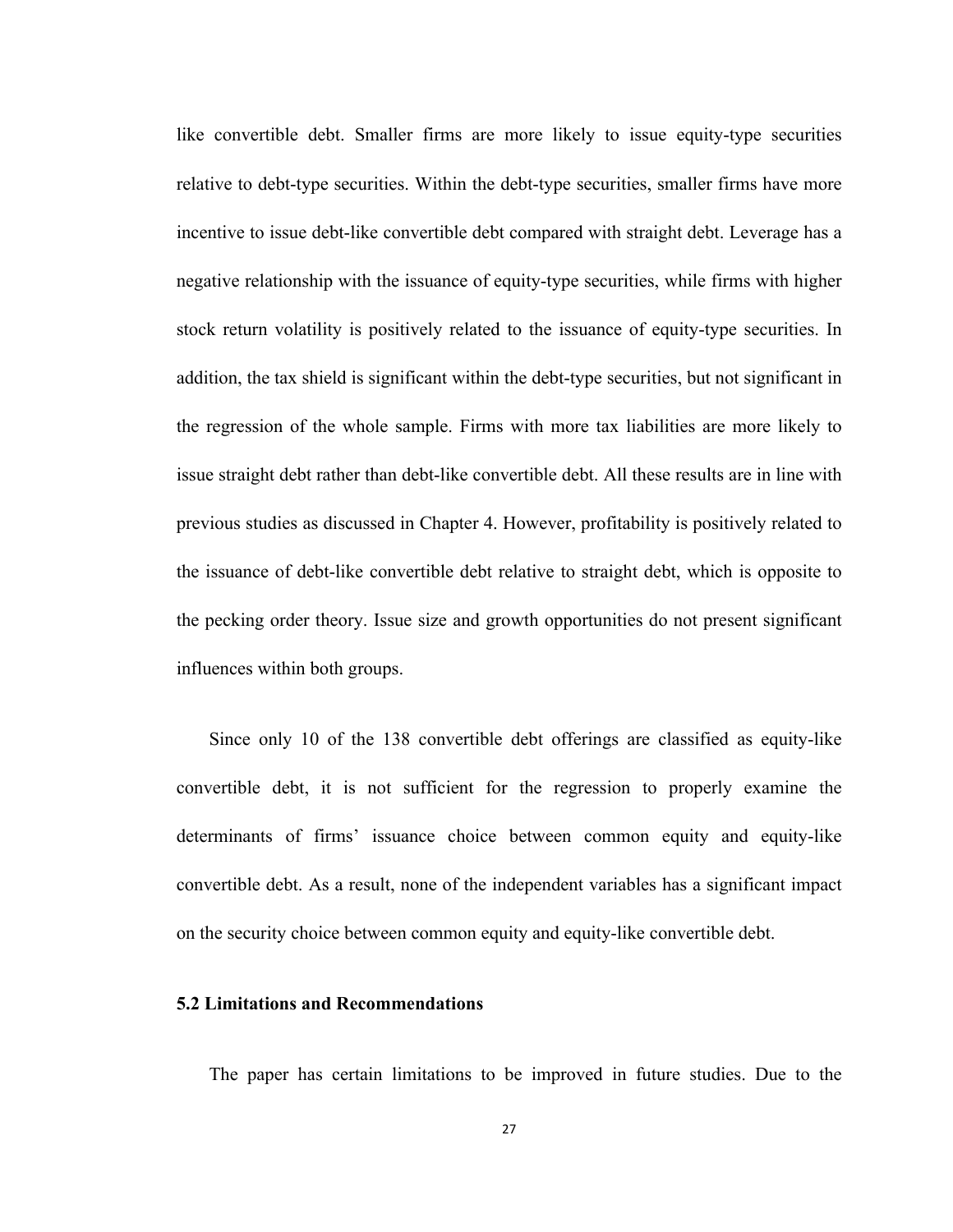availability of data and the time limit, only Canadian firms listed on the Toronto Stock Exchange are selected as the sample. The sample is not large enough, especially for the analysis of equity-like convertible debt. Moreover, firm-specific characteristics may not be the only factors that influence firms' security issuance choice among straight debt, convertible debt, and common equity.

In further studies, a larger sample is suggested to examine the securities issuance choice in the Canadian market. For example, firms listed in the Canadian Venture Exchange instead of the Toronto Stock Exchange could also be included in the sample. Some macro-economic variables could be added to the model to make some improvements in the study.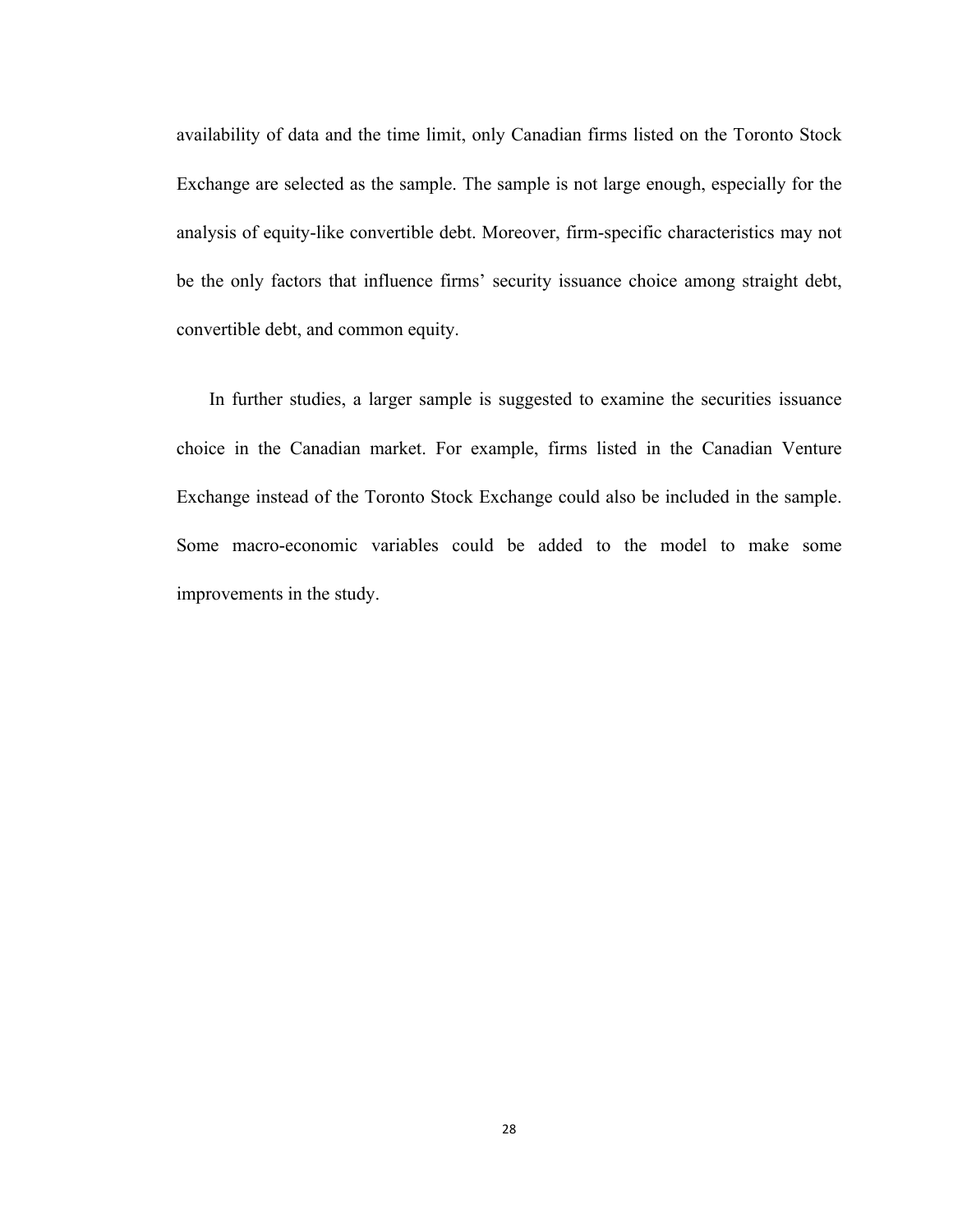#### <span id="page-33-0"></span>**References:**

- Abd, G. I., & Azila, A. R. (2003). Equity or debt as a security choice: Evidence from small-medium firms in malaysia. *International Journal of Management, 20*(3), 408- 417.
- Baxter, N.D. & Cragg, J.G. (1970). Corporate Choice Among Long-term Financing Instruments. *The Review o f Economics and Statistics*, 52, 225-235.
- Billingsley, R. S., Lamy, R. E. & Thompson, G. R. (1988).The choice among debt, equity, and convertible bonds. *Journal of Financial Research*, 11, 43–55.
- Brennan, M.J. & Schwartz, E.S. (1988).The Case for Convertibles. *Journal of Applied Corporate Finance,* 1, 55-64.
- Chen, L., & Zhao, X. L. (2004). Understand the roles of the market-to-book ratio and profitability in corporate financing decision. Working paper, Michigan State University
- Dutordoir, M., & Van de Gucht, L. (2009). Why do Western European firms issue convertibles instead of straight debt or equity? *European Financial Management,* 15(3), 563–583.
- Essig, S. (1991). *Convertible securities and capital structure determinants.* (PhD Dissertation, University of Chicago, Chicago).
- Frank, M.Z., & Goyal, V.K. (2003).Testing the pecking order theory of capital structure. *Journal of Financial Economics*, 67,217-248.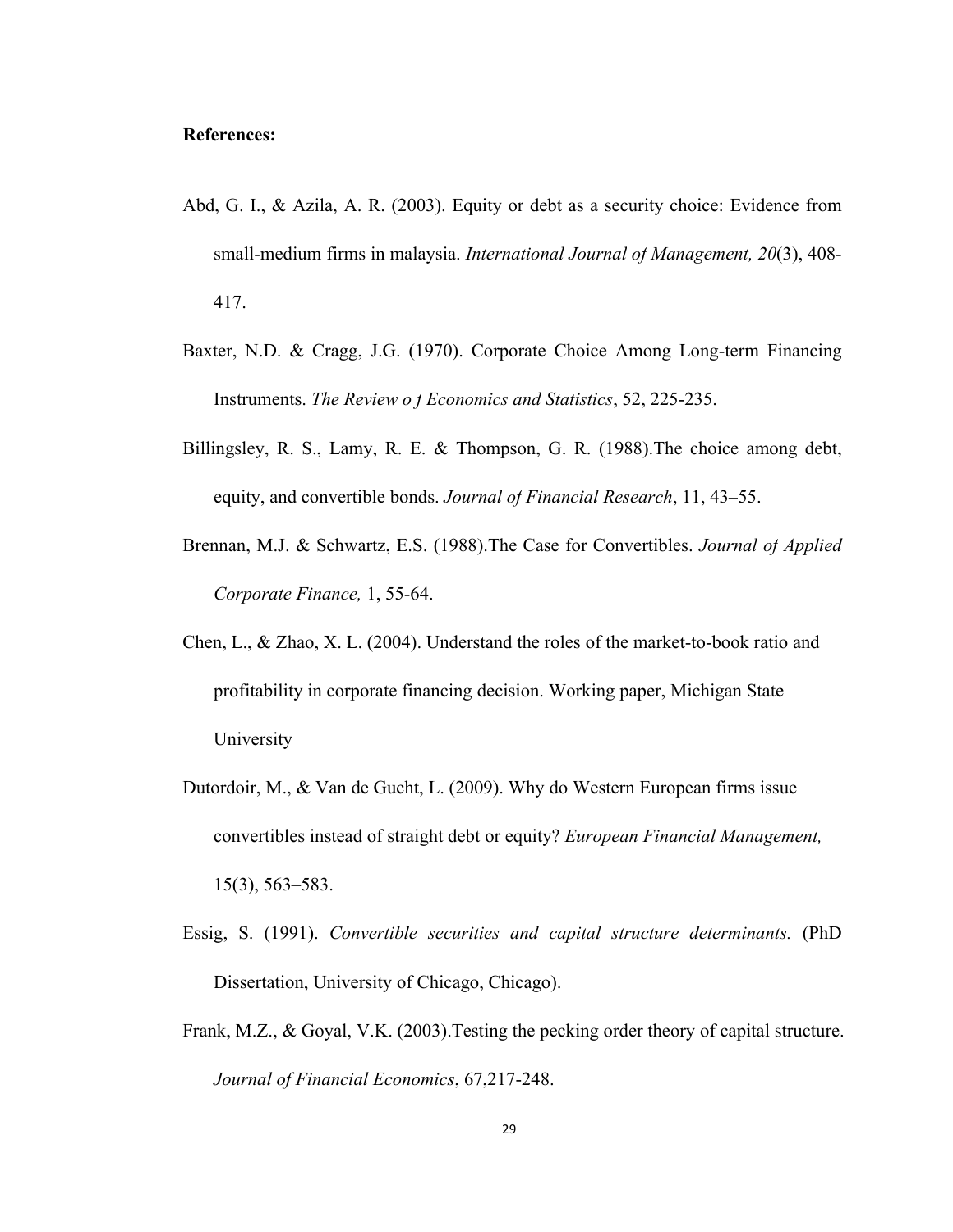- Galai, D., & Masulis, R. (1976). The Option Pricing Model and the Risk Factor of Stock. *Journal of Financial Economics,* 3, 53-81.
- Green, R.C. (1984). Investment Incentives, Debt and Warrants. *Journal of Finance and Economics*, 13, 115-136.
- Hull, R. M. (2011). Debt-equity decision-making with and without growth. *Managerial Finance,* 37(8), 765-787. doi:http://dx.doi.org/10.1108/03074351111146210
- Ibrahim, Y., PhD., & Hwei, K. L., M.Sc. (2010). Firm characteristics and the choice between straight debt and convertible debt among Malaysian listed companies. *International Journal of Business and Management,* 5(11), 74-83.
- Jung, K., Kim, Y., & Stulz, R.M. (1996). Timing, Investment Opportunities, Managerial Discretion, and the Security Issue Decision. *Journal of Financial Economics,* 42, 159-185.
- Krasker, W.S. (1986). Stock Price Movements in Response to Stock Issues Under Asymmetric Information. *Journal o f Finance,* 41, 93-105.
- Kramer, J. S. (1991). *The Logit Model for Economists*. London: Edward Arnold Publishers.
- Lee, H. W., & Gentry, J. A. (1995). An empirical study of the corporate choice among common stock, convertible bonds and straight debt: A cash flow interpretation. *The Quarterly Review of Economics and Finance,* 35(4), 397 – 419.
- 30 Lewis, C. M., Rogalski, R. J., & Seward, J. K. (1997a). Is Convertible Debt a Substitute for Straight Debt or Common Equity? *Vanderbilt University and Dartmuth College*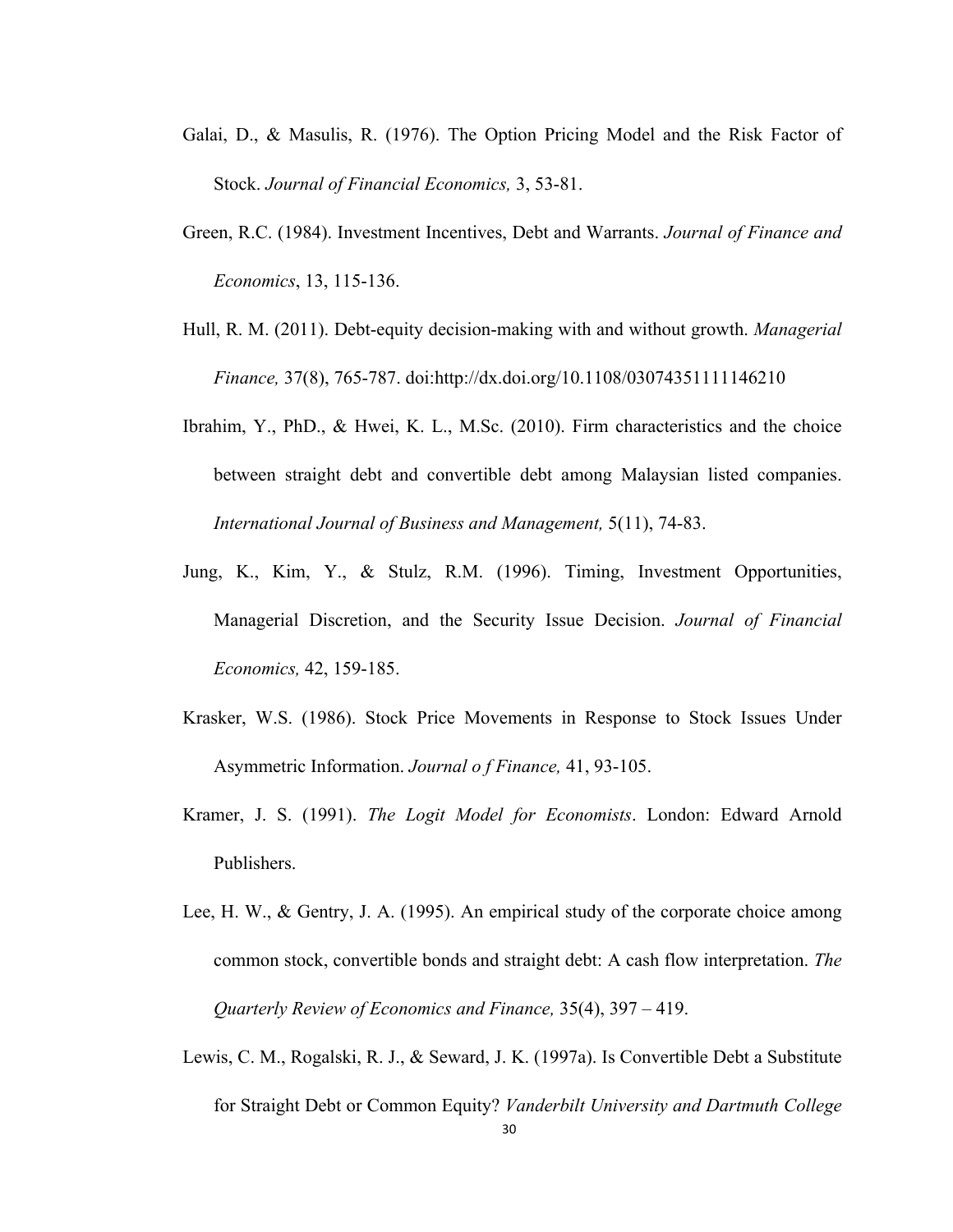*Working Paper*.

- Lewis, C. M., Rogalski, R. J., & Seward, J. K. (1999). Is convertible debt a substitute for straight debt or for common equity? *Financial Management*, 28, 5–27.
- Lewis, C. M., Rogalski, R. J., & Seward, J. K. (2003). Industry conditions, growth opportunities and market reactions to convertible debt financing decisions. *Journal of Banking and Finance,* 27, 153–181.
- Marsh, P. (1982). The choice between equity and debt: an empirical study. *Journal of Finance,* 37, 121–144.
- Mayers, D. (1998). Why Firms Issue Convertible Bonds: The Matching of Financial and Real Investment Options. *Journal of Financial Economics,* 47, 83-102.
- Mikkelson, W. H. (1981). Convertible Calls and Security Returns. *Journal of Finance and Economics,* 9, 237-264.
- Mizen, P., & Tsoukas, S. (2010). What effect has bond market development in emerging Asia had on the issuance of corporate bonds? SSRN Working Paper Series
- Morck, R. K., Stangel, D. A., & Yeung, B. (2000). *Inherited Wealth, Corporate Control and Economic Gowth: The Canadian Disease.* in K Morck Randall (Ed.), Concentrated Corporate Ownership, University of Chicago, Chicago.
- Myers, S. C., & Majluf, N. S. (1984). Corporate financing and investment decisions when firms have information that investors do not have. *Journal of Finance and Economics,* 13, 187-221.